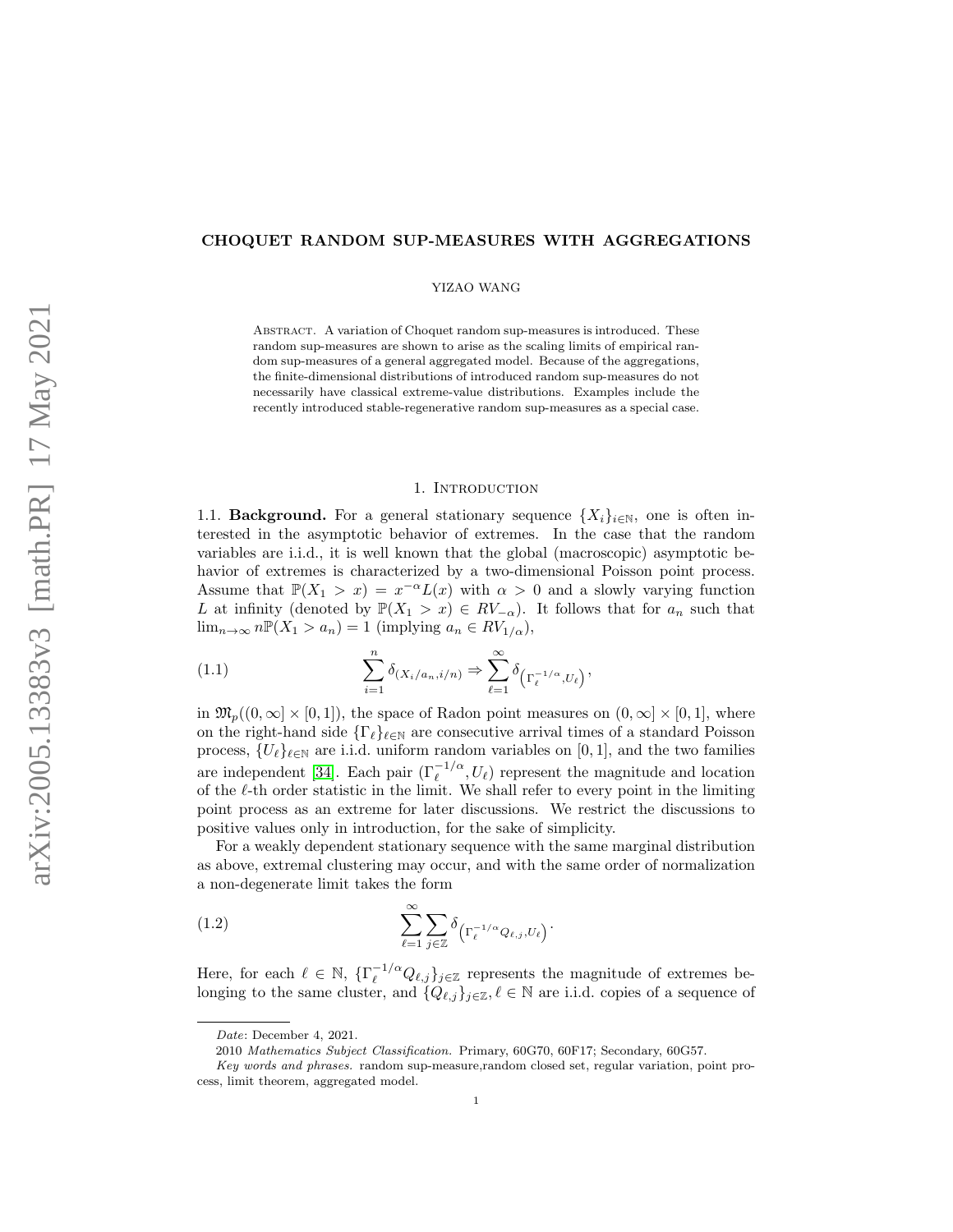#### 2 YIZAO WANG

non-negative random variables (it may have only a finite number of non-zero values), independent from  $\{\Gamma_{\ell}^{-1/\alpha}\}$  $\ell^{-1/\alpha}$ <sub>l</sub> $\ell \in \mathbb{N}$ . Extremal clustering is a local feature here: it is referred to as the phenomena that if some  $X_i$  from the original sequence takes a very large value, then with non-negligible probability, so are the few  $X_j$  near  $X_i$ , which form a local cluster of extremes; when the time is scaled by  $1/n$ , the time indices of points in a cluster shrink to a single point in the limit. More precisely, convergence to clustering representation [\(1.2\)](#page-0-0) holds under the assumptions that  $(X_1, \ldots, X_k)$ has multivariate regular varying tails with tail index  $-\alpha$  for all  $k \in \mathbb{N}$ , the socalled anti-clustering assumption, and another mixing-type one. Many examples of stochastic processes and time series exhibiting extremal clustering are known. An extensive literature exists already on analysis for extremes of stationary sequences with weak dependence (e.g. [\[3,](#page-24-0) [4,](#page-24-1) [11,](#page-24-2) [12,](#page-24-3) [14,](#page-25-1) [22\]](#page-25-2)).

For both cases above, the macroscopic behaviors of the extremes are the same, if one looks at the limit of *random sup-measures*. Recall that a sup-measure  $m$  on  $[0, 1]$ is a set function on subsets of [0, 1], satisfying the relation  $m(\bigcup_{\lambda} A_{\lambda}) = \sup_{\lambda} m(A_{\lambda})$ for  $A_\lambda \subset [0,1]$ , and the law of a random sup-measure, say M, is uniquely determined by its finite-dimensional distributions over a suitable class A of subsets of  $[0,1]$ (e.g. all open subsets). The convergence of empirical random sup-measures takes the form

(1.3) 
$$
\frac{1}{a_n} M_n(\cdot) := \frac{1}{a_n} \max_{k/n \in \cdot} X_k \Rightarrow \mathcal{M}(\cdot),
$$

in the space of sup-measures. In the i.i.d. case discussed earlier, with the same choice of  $a_n$  as in [\(1.1\)](#page-0-1) the limit on the right-hand side above is an independently scattered  $\alpha$ -Fréchet random sup-measure on [0, 1] with Lebesgue control measure, denoted by  $\mathcal{M}_{\alpha}^{is}$ . This random sup-measure has the representation

<span id="page-1-0"></span>
$$
\mathcal{M}_{\alpha}^{\mathrm{is}}(\cdot) \stackrel{d}{=} \sup_{\ell \in \mathbb{N}} \frac{1}{\Gamma_{\ell}^{1/\alpha}} \mathbf{1}_{\{U_{\ell} \in \cdot\}},
$$

sharing the same Poisson point process as on the right-hand side of [\(1.1\)](#page-0-1). Alternatively, the law of  $\mathcal{M}_{\alpha}^{is}$  is determined by the properties that it has  $\alpha$ -Fréchet marginal distribution  $(\mathbb{P}(\mathcal{M}_{\alpha}^{is}(A) \leq x) = e^{-\text{Leb}(A)x^{-\alpha}}$  for all open A and  $x > 0$ ) and that it is independently scattered  $(\{\mathcal{M}_{\alpha}^{is}(A_i)\}_{i=1,\dots,d}$  are independent for any disjoint collection  $\{A_i\}_{i=1,\ldots,d}$ ).

In the presence of strong dependence, the extremes of a stationary sequence may have a completely different behavior at macroscopic level. In a seminal work, O'Brien et al. [\[28\]](#page-25-3) characterized all possible limits of extremes that may arise and advocated the necessity of using random sup-measures to characterize macroscopic extremes of random variables with strong dependence. However, not many representative examples of limit theorems were immediately known, and the paper [\[28\]](#page-25-3) did not attract enough attention until recently.

A notable family of random sup-measures, the  $\alpha$ -Fréchet Choquet random supmeasures (CRSMs), appeared in recent investigations following [\[28\]](#page-25-3). This family of  $\alpha$ -Fréchet random sup-measures were introduced by Molchanov and Strokorb [\[26\]](#page-25-4). Recall that a random sup-measure M is  $\alpha$ -Fréchet if  $(\mathcal{M}(A_1), \ldots, \mathcal{M}(A_d))$  has a multivariate  $\alpha$ -Fréchet distribution for all  $A_1, \ldots, A_d$ . An  $\alpha$ -Fréchet CRSM on [0, 1]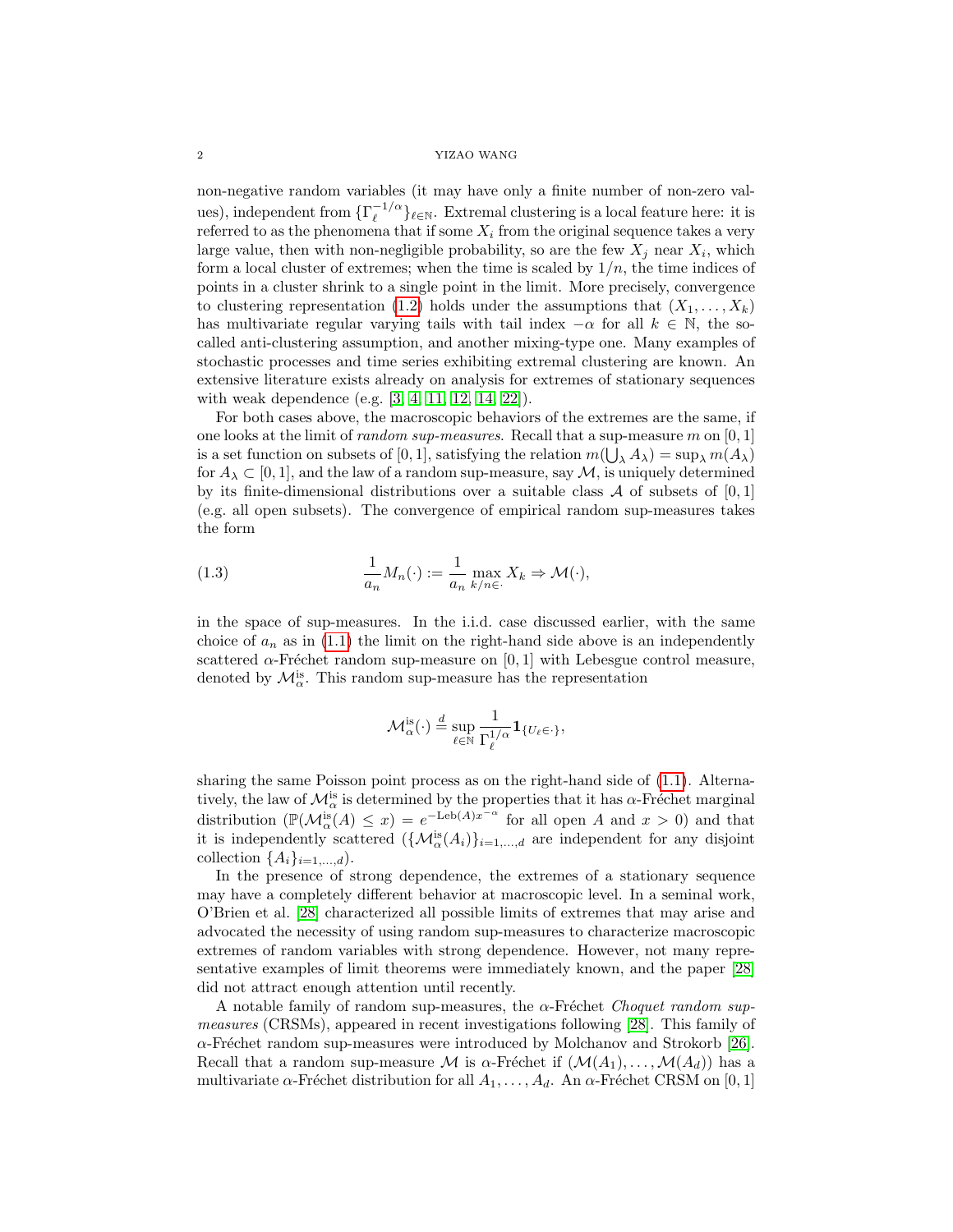has in addition the following representation:

<span id="page-2-0"></span>(1.4) 
$$
\mathcal{M}_{\alpha,\mathcal{R}}^C(\cdot) \stackrel{d}{=} \sup_{\ell \in \mathbb{N}} \frac{1}{\Gamma_{\ell}^{1/\alpha}} \mathbf{1}_{\{\mathcal{R}_{\ell} \cap \cdot \neq \emptyset\}},
$$

where  $\{\Gamma_\ell\}_{\ell\in\mathbb{N}}$  are as before,  $\{\mathcal{R}_\ell\}_{\ell\in\mathbb{N}}$  are i.i.d. copies of a random closed set  $\mathcal{R}$ taking values from  $\mathcal{F}([0,1])$  (the space of closed subsets of  $[0,1]$ ), and the two families are independent. Then, in view of the magnitude-location interpretation, the extremes with magnitude  $\Gamma_{\ell}^{-1/\alpha}$  may appear at multiple (possibly infinite) locations, recorded in  $\mathcal{R}_{\ell}$ . These statistics are summarized in the Poisson point process

<span id="page-2-1"></span>
$$
(1.5) \qquad \qquad \sum_{\ell=1}^{\infty} \delta_{\left(\Gamma_{\ell}^{-1/\alpha}, \mathcal{R}_{\ell}\right)},
$$

this time in  $\mathfrak{M}_p((0,\infty)\times \mathcal{F}([0,1]))$ . We shall refer to the random sup-measure [\(1.4\)](#page-2-0) as an  $(\alpha, \mathcal{R})$ -CRSM (with a little abuse of notation, it depends only on the law of  $\mathcal R$  instead of a random closed set on some probability space). Note that CRSM includes independently scattered random sup-measures as a special case by taking  $\mathcal{R}_{\ell} = \{U_{\ell}\}\$  with  $U_{\ell}$  as in the previous representation. In the case that each  $\mathcal{R}_{\ell}$  has finitely many points with probability one, denoted by  $\mathcal{R}_{\ell} = \{V_{\ell,j}\}_j$ , [\(1.5\)](#page-2-1) has the following counterpart in  $\mathfrak{M}_p((0,\infty]\times[0,1]),$ 

<span id="page-2-2"></span>(1.6) 
$$
\sum_{\ell=1}^{\infty} \sum_{j} \delta_{\left(\Gamma_{\ell}^{-1/\alpha}, V_{\ell,j}\right)}.
$$

In contrast to [\(1.2\)](#page-0-0), this time  $\{(\Gamma_\ell^{-1/\alpha}, V_{\ell,j})\}_j$  form a cluster of extremes that appear at different macroscopic time locations. When  $R$  has infinitely many points, such a point process [\(1.6\)](#page-2-2) will have infinitely many points in compact intervals and hence it is not Radon, and standard tools for point-process convergence do not apply. In this case it is natural to work with [\(1.5\)](#page-2-1) with limit theorems stated in terms of random sup-measures as in [\(1.3\)](#page-1-0). It is worth keeping in mind that when the limit of extremes can be represented as a point process as [\(1.6\)](#page-2-2), the point-process approach should be preferred to the random-sup-measure one. The main reason to work with random sup-measures here is to be able to deal with examples with  $R$ as random fractals. See Remark [1.3](#page-4-0) for more discussions.

1.2. Overview of main results. The phenomena that the same magnitude may appear at multiple locations in the macroscopic limit is referred to as long-range *clustering*, for which CRSMs provide a natural framework (unless  $\mathcal{R}$  is a random singleton). Limit theorems for CRSMs have just appeared recently in [\[16,](#page-25-5) [23\]](#page-25-6). We continue the recent investigations on CRSMs, and our contribution is twofold.

- (a) First, we introduce a family of random sup-measures that can be viewed as a variation of the CRSMs. We refer to this new family as Choquet random sup-measures with aggregations.
- (b) Second, we provide a general aggregated model, of which the empirical random sup-measure scales to a CRSM, possibly with aggregations.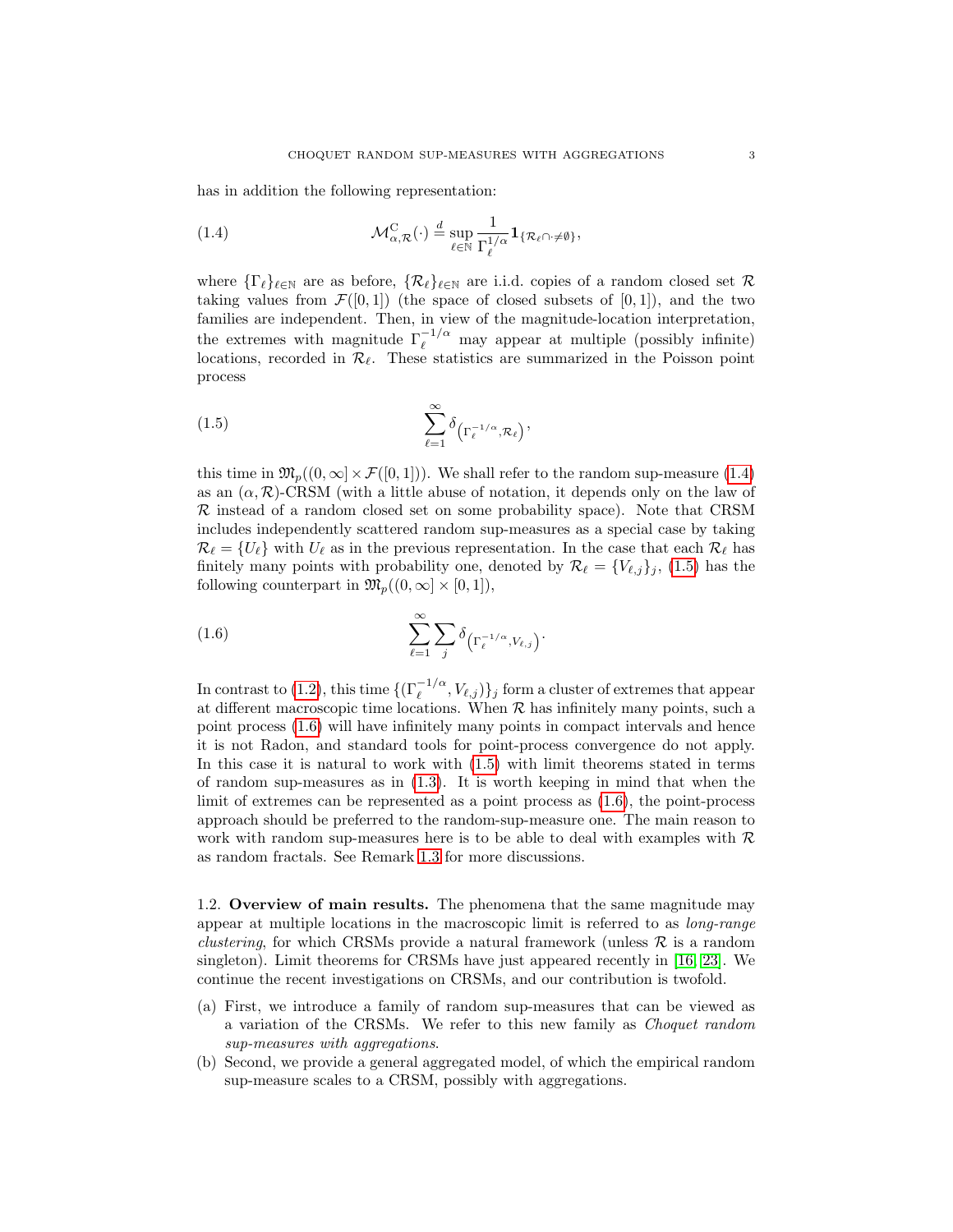The CRSM with aggregations has the following representation. Let  $\{(\Gamma_\ell, \mathcal{R}_\ell)\}_{\ell \in \mathbb{N}}$ be as before, and write  $\mathcal{R}_J := \bigcap_{j \in J} \mathcal{R}_j$ . Then,

<span id="page-3-1"></span>(1.7) 
$$
\mathcal{M}_{\alpha,\mathcal{R}}^{\text{Ca}}(\cdot) \stackrel{d}{=} \sup_{J \subset \mathbb{N}, \mathcal{R}_J \cap \cdot \neq \emptyset} \sum_{j \in J} \frac{1}{\Gamma_j^{1/\alpha}},
$$

is referred to as an  $(\alpha, \mathcal{R})$ -CRSM with aggregations. (Note that  $\mathcal{R}_J \neq \emptyset$  is allowed with  $J \subset \mathbb{N}$  having infinite cardinality, as a random sup-measure may take  $+\infty$ value. However we shall exclude such a possibility later. See Remark [3.3,](#page-9-0) [\(ii\)](#page-10-0).) In this case the point process

<span id="page-3-0"></span>(1.8) 
$$
\sum_{J \subset \mathbb{N}: \mathcal{R}_J \neq \emptyset} \delta_{\left(\sum_{j \in J} \Gamma_j^{-1/\alpha}, \mathcal{R}_J\right)}
$$

records all the magnitudes and locations of extremes. Aggregation here refers to the fact that at intersections, the extreme value is the sum of more than one value of  $\Gamma_j^{-1/\alpha}$ . If the random closed sets do not intersect with probability one, then  $\mathcal{M}_{\alpha,\mathcal{R}}^{\rm C} \stackrel{d}{=} \mathcal{M}_{\alpha,\mathcal{R}}^{\rm Ca}$ . The interesting case is when they intersect with strictly positive probability. In this case,  $\mathcal{M}_{\alpha,\mathcal{R}}^{Ca}$  is no longer  $\alpha$ -Fréchet. In addition, we shall restrict to the case that R is light (i.e., for every fixed t,  $\mathbb{P}(t \in \mathcal{R}) = 0$ ). For the case that  $\mathcal R$  is not light, the CRSM with aggregations is of a different nature, and will not be considered here.

After the introduction of CRSM with aggregations, in the second part of the paper, we shall provide a simple aggregation framework that leads to these random sup-measures in the limit. We are interested in random sup-measures on a subset  $E \subset [0,1]$  (we shall have examples with  $E = (0,1]$  and  $(0,1)$ ). Let  $\{X_n\}_{n\in\mathbb{N}}$  be i.i.d. random variables with  $\mathbb{P}(X_1 > x) \sim p\mathbb{P}(|X_1| > x) \in RV_{-\alpha}$  for some  $p \in (0,1]$ . Let  ${R_n}_{n\in\mathbb{N}}$  be a sequence of random closed sets such that  $R_n \Rightarrow \mathcal{R}$  in  $\mathcal{F}(E)$  ( $\Rightarrow$  as convergence in distribution for random elements in the corresponding metric space [\[6\]](#page-24-4)). For each n, let  $\{R_{n,j}\}_{j\in\mathbb{N}}$  be i.i.d. copies of  $R_n$  taking values from  $\{0,\ldots,n\}/n$ , independent from  $\{X_j\}_{j\in\mathbb{N}}$ . We shall consider a triangular-array model, and show that the following convergence of empirical random sup-measure

$$
\frac{1}{a_n} \max_{k/n \in \cdot} \sum_{j=1}^{m_n} X_j \mathbf{1}_{\{k/n \in R_{n,j}\}} \Rightarrow \mathcal{M}_{\alpha, \mathcal{R}}^{\text{Ca}}(\cdot),
$$

as  $n \to \infty$ , for appropriately chosen  $a_n$  and  $m_n$ . The key assumptions leading to the desired convergence are that  $\mathcal R$  is light and that

$$
\bigcap_{j\in J} R_{n,j} \Rightarrow \bigcap_{j\in J} \mathcal{R}_j \text{ for every } J \subset \mathbb{N} \text{ fixed.}
$$

All other assumptions are mild. Our examples include old and new CRSMs with and without aggregations.

1.3. Comments. We conclude the introduction with a few comments on our results.

Remark 1.1. The motivating example for us came from the recent paper [\[37\]](#page-26-0). Therein, the first example of CRSMs with aggregations was introduced, where R is a randomly shifted β-stable regenerative set, denoted as  $\mathcal{R}^{\text{srs}}_{\beta}$  here and to be recalled in Section [4.3.](#page-20-0) Non-trivial intersections of independent random closed sets occur and hence the CRSM is with aggregation. It was shown in [\[37\]](#page-26-0) that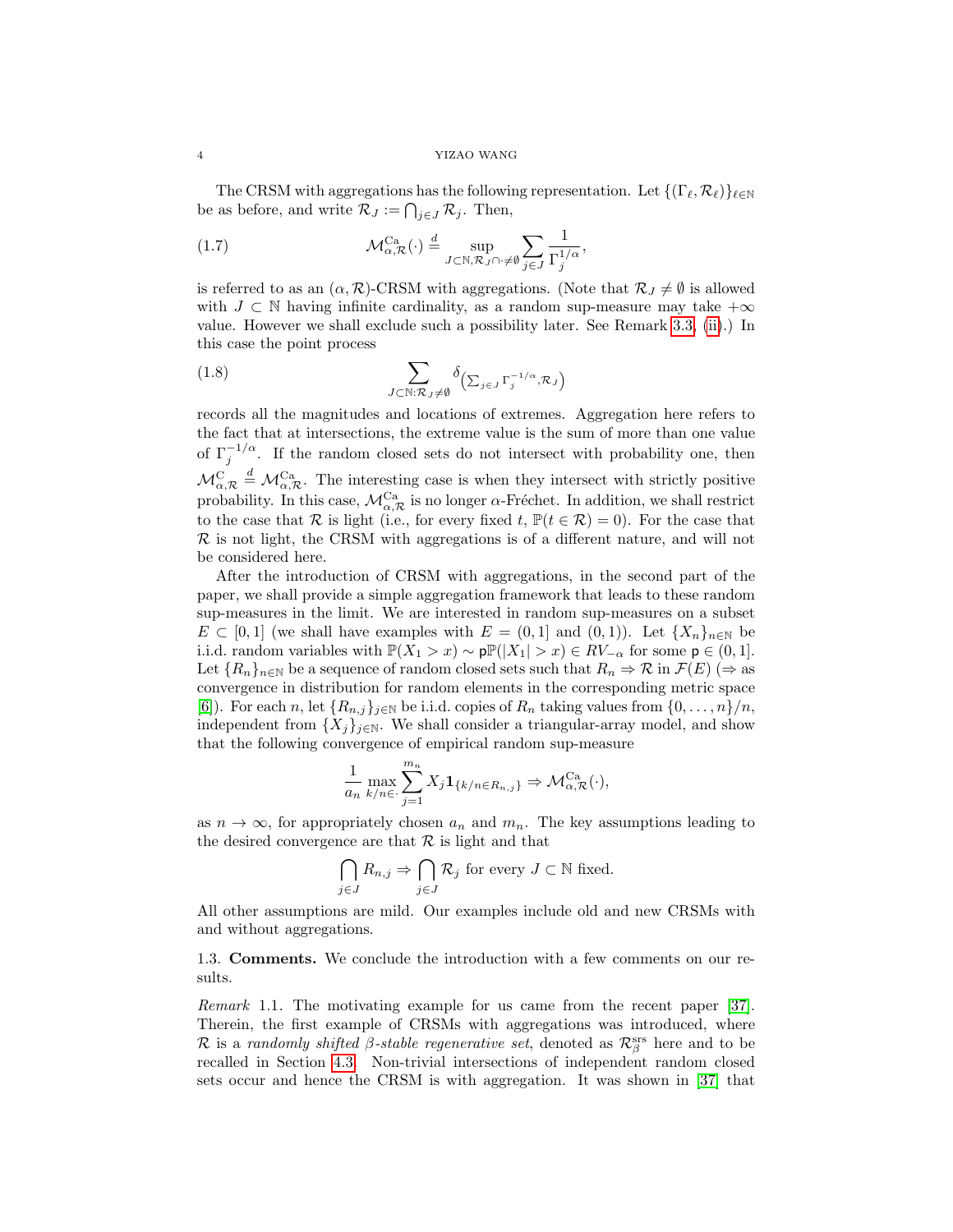$\mathcal{M}_{\alpha,\mathcal{R}_{\beta}^{\text{ss}}}^{\text{Ca}}$  arises as the scaling limit of the empirical random sup-measure of a family of stationary processes with regularly-varying tails and long-range dependence, first introduced in [\[35\]](#page-26-1). The long-range dependence in this example is intrinsically related to the underlying randomly shifted stable-regenerative sets  $\mathcal{R}_{\beta}^{\mathrm{ss}}$ : such random closed sets (their corresponding local times resp.) arise recently in extremal (central resp.) limit theorems for stochastic processes introduced in [\[35\]](#page-26-1) and their variations [\[2,](#page-24-5) [23,](#page-25-6) [29\]](#page-25-7). A new representation of Hermite processes has also been introduced recently based on stable-regenerative sets [\[1\]](#page-24-6).

The original motivation of this paper was to understand the underlying mechanism of the process in [\[37\]](#page-26-0) that leads this remarkable family of random sup-measures  $\mathcal{M}^{\text{Ca}}_{\alpha,\mathcal{R}^{\text{srs}}_{\beta}}$ . Remark [4.3](#page-21-0) explains how our limit theorem sheds light on the underlying dynamics with long-range dependence.

Remark 1.2. In Section [4.3](#page-20-0) a couple examples of limit theorems for CRSMs with aggregations are provided, and both are essentially related to stable-regenerative sets. The framework proposed in this paper is a little unsatisfactory in the sense that we are unaware of any other examples leading to CRSMs with aggregations where  $R$  is of a different type of random fractals. It is an interesting question how, and what type of, other random fractals may arise naturally from a discrete-time stochastic model in general, and the answer to this question should lead to new examples of CRSMs with aggregations.

<span id="page-4-0"></span>Remark 1.3. Random sup-measures are convenient at providing a unifying framework for limit theorems for extremes. In order to include the example with  $R$  as a stable-regenerative set, which is the most interesting to us, we choose to use random closed sets representing the locations of points from each cluster (and we have explained why [\(1.6\)](#page-2-2) would not work), and then more generally to state limit theorems in terms of random sup-measures. Note that the point-process convergence still plays a crucial role; see Proposition [3.4](#page-11-0) and Lemma [3.5.](#page-11-1)

On the other hand, when  $R$  consists of finite number of points (e.g. the Karlin random sup-measures introduced recently in [\[16\]](#page-25-5), see Section [4.2\)](#page-19-0), working with random sup-measures is unnecessary and actually may provide less information on the extremes. In particular, one should keep in mind that while random supmeasures are useful at characterizing global dependence structures of extremes, they do not reveal any local clustering dependence structure. Therefore when restricted to such a case, working with point processes as in [\(1.6\)](#page-2-2) (or more sophisticated formulations of point processes for local clustering, e.g. [\[4,](#page-24-1) [22\]](#page-25-2)) yields stronger results in principle.

Remark 1.4. It is well known that aggregation schemes are one of the main resources that lead to long-range dependence [\[30,](#page-25-8) [36\]](#page-26-2). Our model has a flavor of random walks in random sceneries (see e.g. [\[9,](#page-24-7) [10,](#page-24-8) [13,](#page-25-9) [39\]](#page-26-3)). Similar aggregated models have also been investigated in queueing theory with long-range dependence [\[19,](#page-25-10) [24\]](#page-25-11). However, very few references can be found in the literature on extremes of aggregated models of the type considered here.

The paper is organized as follows. Section [2](#page-5-0) introduces CRSM with aggregations. Section [3](#page-8-0) introduces the aggregated model and shows that its empirical random supmeasures scales to the CRSM with aggregations. Various examples are provided in Section [4.](#page-18-0)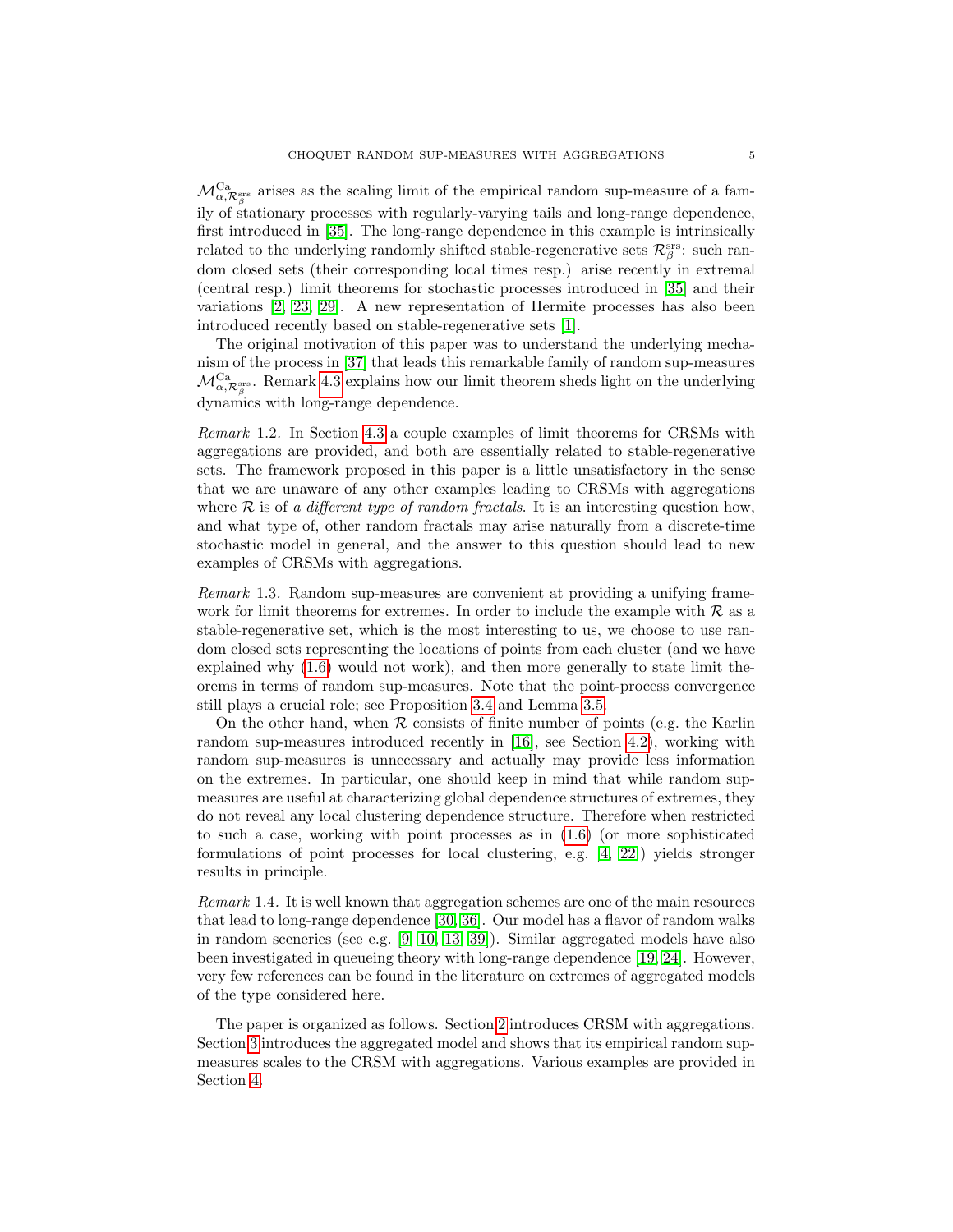#### <span id="page-5-0"></span>6 YIZAO WANG

### 2. CRSM with aggregations

Our references for random sup-measures are O'Brien et al. [\[28\]](#page-25-3), Vervaat [\[40\]](#page-26-4), and for random closed sets Molchanov [\[25\]](#page-25-12). We only provide the minimum background in Section [2.1](#page-5-1) without full details. We then provide three representations for CRSM with aggregations in Section [2.2.](#page-6-0) The results of this section are straightforward consequences of standard background.

<span id="page-5-1"></span>2.1. **Background.** Throughout, consider  $E \subset [0,1]$  such that  $[0,1] \setminus E$  has at most finite number of points (or empty), with the topology induced by the Euclidean metric. For all our examples in Section [4,](#page-18-0)  $E = [0, 1], (0, 1]$  or  $(0, 1)$ . Let  $\mathcal{F} =$  $\mathcal{F}(E), \mathcal{G} = \mathcal{G}(E), \mathcal{K} = \mathcal{K}(E)$  denote the collection of closed, open and compact subsets of E, respectively.

Let  $\mathcal{F}(E)$  be equipped with the Fell topology. A basis of the Fell topology is  $\mathcal{F}_{G_1,\dots,G_d}^K = \{F \in \mathcal{F}(E) : F \cap K = \emptyset, F \cap G_i \neq \emptyset\}$  for  $K \in \mathcal{K}$  and  $d \in \mathbb{N}, G_1,\dots,G_d \in$ G. The Fell topology is metrizable for locally compact second countable Hausdorff and hence our choice of E. The Borel  $\sigma$ -algebra  $\mathcal{B}(\mathcal{F}(E))$  of  $\mathcal{F}(E)$  is generated by the sets  $\mathcal{F}_K = \{F \in \mathcal{F}(E) : F \cap K \neq \emptyset \text{ for all } K \in \mathcal{K}$ . Random closed sets are measurable mappings from certain probability space to  $(\mathcal{F}(E), \mathcal{B}(\mathcal{F}(E)))$ . The law of a random closed set is determined by the capacity functional evaluated at all finite unions of elements from a *separating class*, for which one may take

(2.1) 
$$
\mathcal{G}_0 := \{(a, b) : [a, b] \subset E\}.
$$

That is, the law is a random closed set  $\mathcal R$  is uniquely determined by the probabilities  $\mathbb{P}(\mathcal{R} \cap A_i \neq \emptyset, i = 1, \ldots, d)$  for all  $d \in \mathbb{N}, A_1, \ldots, A_d \in \mathcal{G}_0$ . If  $\{R_n\}_{n \in \mathbb{N}}$  and  $\mathcal{R}$  are random closed sets in  $\mathcal{F}(E)$  that in addition  $\mathbb{P}(\mathcal{R} \cap A \neq \emptyset) = \mathbb{P}(\mathcal{R} \cap \overline{A} \neq \emptyset)$  for all  $A \in \mathcal{G}_0$ , then  $R_n \Rightarrow \mathcal{R}$  if  $\lim_{n \to \infty} \mathbb{P}(R_n \cap A_i \neq \emptyset, i = 1, \ldots, d) = \mathbb{P}(\mathcal{R} \cap A_i \neq \emptyset, i = 1, \ldots, d)$ 1, ..., *d*) for all  $d \in \mathbb{N}, A_1, \ldots, A_d \in \mathcal{G}_0$  [\[25,](#page-25-12) Corollary 1.7.14].

A sup-measure m on E taking values in  $\overline{\mathbb{R}} = [-\infty, \infty]$  is a set function on all subsets of  $E$ , satisfying

<span id="page-5-2"></span>
$$
m\left(\bigcup_{\lambda \in \Lambda} A_{\lambda}\right) = \sup_{\lambda \in \Lambda} m(A_{\lambda}),
$$

for all collections of subsets  $\{A_{\lambda}\}_{{\lambda}\in{\Lambda}}$  of E, and  $m(\emptyset) = -\infty$ . We let SM  $\equiv$  $\text{SM}(E,\mathbb{R})$  denote the space of all R-valued sup-measures on E. Again, for our choice of E every  $m \in SM$  is uniquely determined by the values of m over a subbase of the topology of E, for example by  $\{m(G)\}_{G \in \mathcal{G}_0}$ . The space SM is equipped with the so-called sup vague topology. In this topology,  $m_n \to m$  as  $n \to \infty$ , if

$$
\limsup_{n \to \infty} m_n(K) \le m(K), \text{ for all } K \in \mathcal{K},
$$
  

$$
\liminf_{n \to \infty} m_n(G) \ge m(G), \text{ for all } G \in \mathcal{G}.
$$

With the sup vague topology, SM is compact and Polish [\[27\]](#page-25-13). So a random supmeasure is a measurable mapping from certain probability space to  $(SM, \mathcal{B}(SM))$  $(\mathcal{B}(SM))$  as the Borel  $\sigma$ -algebra of SM). In particular, two random sup-measures are equal in distribution if they have the same finite-dimensional distributions when evaluated over a *probability-determining class*, of which  $\mathcal{G}_0$  in [\(2.1\)](#page-5-2) is an example [\[40,](#page-26-4) Theorem 11.5]. That is, for a random sup-measure  $M(\cdot)$ , one may simply view it as a set-indexed stochastic process, the law of which is uniquely determined by  ${M(G)}_{G \in \mathcal{G}_0}$  with  $\mathcal{G}_0$  in [\(2.1\)](#page-5-2).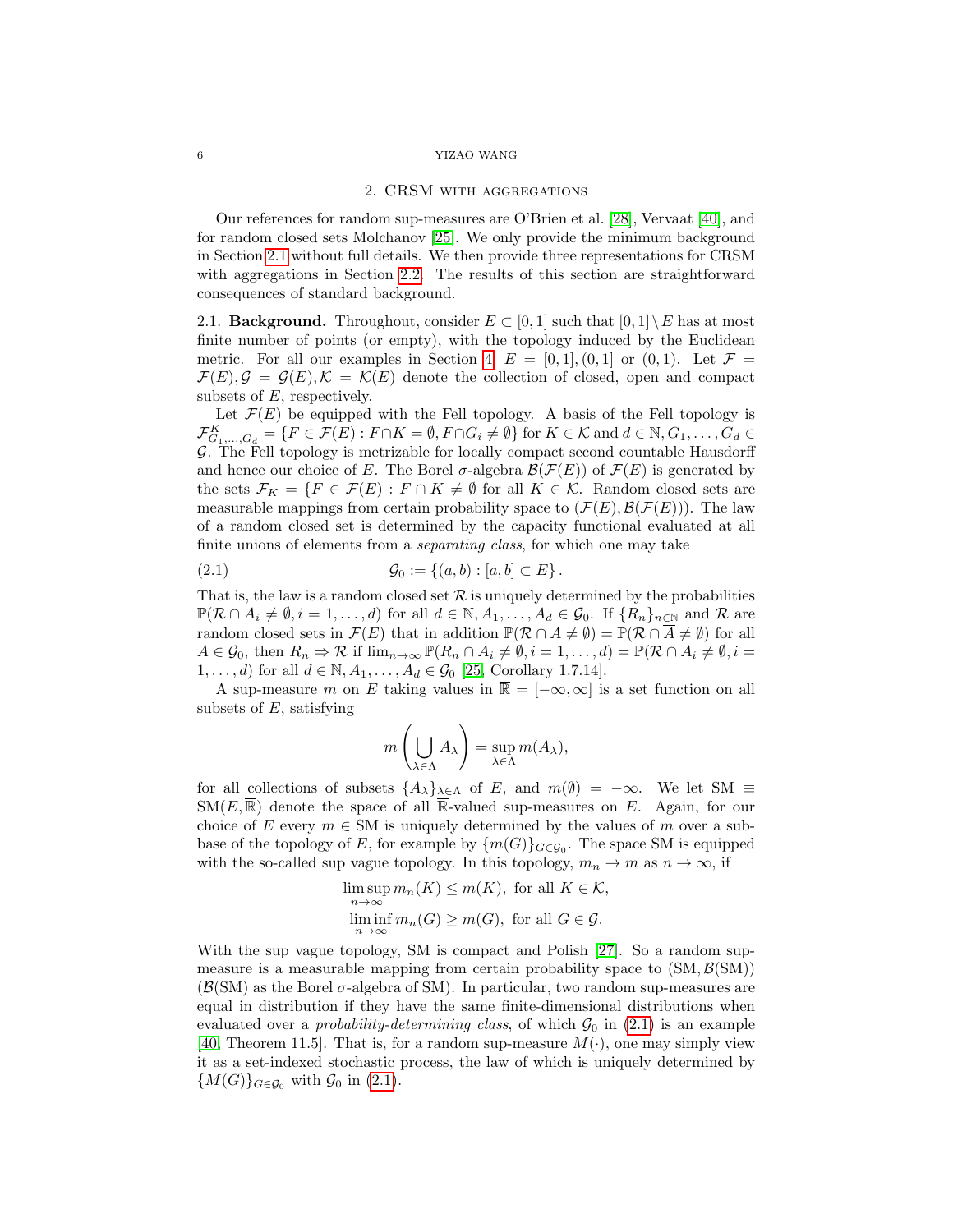We need two notions of convergence of random sup-measures. The first is the pointwise convergence. Let  $\{M_n\}_{n\in\mathbb{N}}$  be a family of increasing random supmeasures as measurable mappings from certain  $(\Omega, \mathcal{A}, \mathbb{P})$  to  $(SM, \mathcal{B}(SM))$ . We write  $M_n(G)$  as the random sup-measure evaluated at G and  $M_n(\omega, G)$  when we want to emphasize the dependence on  $\omega \in \Omega$ . Here, by an increasing family we mean that for all  $m \leq n, G \in \mathcal{G}, \omega \in \Omega, M_m(\omega, G) \leq M_n(\omega, G)$ . We shall then understand

$$
\sup_{n \in \mathbb{N}} M_n
$$

as a random element in SM (a measurable mapping from  $(\Omega, \mathcal{A}, \mathbb{P})$  to SM) defined as follows. For every  $\omega \in \Omega$  fixed,  $M(\omega, G) := \sup_{n \in \mathbb{N}} M_n(\omega, G), G \in \mathcal{G}$  defines a sup-measure  $M(\omega) \equiv M(\omega, \cdot) \in SM$ , and  $M_n(\omega) \to M(\omega)$  in SM (with respect to the sup vague topology) as  $n \to \infty$  [\[40,](#page-26-4) Theorem 6.2]. Since the space SM is metrizable and every  $M_n$  is measurable, it follows that  $\omega \mapsto M(\omega)$  is measurable [\[20,](#page-25-14) Lemma 1.10]. We shall set  $\sup_{n\in\mathbb{N}}M_n := M$  as the pointwise limit. Second, a sequence of random sup-measures  $\{M_n\}_{n\in\mathbb{N}}$  converges in distribution to another random sup-measure  $M$  in SM, if

$$
(M_n(G_1), \ldots, M_n(G_d)) \Rightarrow (M(G_1), \ldots, M(G_d))
$$

for all  $d \in \mathbb{N}$  and  $G_1, \ldots, G_d$  from any *convergence-determining class* (again we may take  $\mathcal{G}_0$ ) such that  $M(G_i) = M(\overline{G}_i), i = 1, \ldots, d$  almost surely [\[40,](#page-26-4) Theorem 12.3].

<span id="page-6-0"></span>2.2. Three representations. We provide three different representations for  $(\alpha, \mathcal{R})$ -CRSM with aggregations. Throughout,  $\alpha > 0$ ,  $\mathcal{R}$  is a random closed set taking values from  $\mathcal{F}(E)$  and  $\{\mathcal{R}_\ell\}_{\ell\in\mathbb{N}}$  are i.i.d. copies of  $\mathcal{R}$ , independent from  ${\{\Gamma_j\}}_{j\in\mathbb{N}}$ , which always represents a collection of consecutive arrival times of a standard Poisson process. Introduce

<span id="page-6-2"></span>(2.2) 
$$
\mathcal{M}_{J}(\cdot) \equiv \mathcal{M}_{\alpha, \mathcal{R}, J}(\cdot) := \begin{cases} \sum_{j \in J} \frac{1}{\Gamma_{j}^{1/\alpha}} & \text{if } \mathcal{R}_{J} \cap \cdot \neq \emptyset, \\ -\infty & \text{otherwise,} \end{cases}
$$

with  $\mathcal{R}_J := \bigcap_{j \in J} \mathcal{R}_j, J \subset \mathbb{N}, |J| < \infty$ , and  $\mathcal{M}_{\emptyset}(\cdot) \equiv -\infty$ . In this section, except for  $\mathcal{M}_{\alpha,\mathcal{R}}^{\mathrm{Ca}}$  we do not write explicitly the dependence of random sup-measures on  $\alpha$ , R most of the time. The  $(\alpha, \mathcal{R})$ -CRSM with aggregations is defined as

<span id="page-6-1"></span>(2.3) 
$$
\mathcal{M}_{\alpha,\mathcal{R}}^{\text{Ca}} := \sup_{J \subset \mathbb{N}, |J| < \infty} \mathcal{M}_J.
$$

We shall assume that almost surely,  $\mathcal{R}_J = \emptyset$  (hence  $\mathcal{M}_J = -\infty$ ) for |J| large enough. This assumption is a consequence of our Assumption [3.1](#page-9-1) later; see Remark [3.3,](#page-9-0) (ii). Here, the supremum in [\(2.3\)](#page-6-1) is understood as the pointwise limit of  $\mathcal{M}_{\ell} := \max_{J \subset [\ell]} \mathcal{M}_J$  as  $\ell \to \infty$ . Throughout, we write  $[\ell] = \{1, \ldots, \ell\}.$ 

<span id="page-6-4"></span>Remark 2.1. It might be convenient to introduce the following special indicator function, for any event A,

<span id="page-6-3"></span>(2.4) 
$$
\mathbf{1}_A^* := \begin{cases} 1 & \text{on the event } A \\ -\infty & \text{otherwise.} \end{cases}
$$

In this way, one may write  $\mathcal{M}_J = (\sum_{j \in J} \Gamma_j^{-1/\alpha}) \mathbf{1}_{\{\mathcal{R}_J \cap \cdot \neq \emptyset\}}^*$  in [\(2.2\)](#page-6-2) with the convention  $0 \cdot (-\infty) = -\infty$ .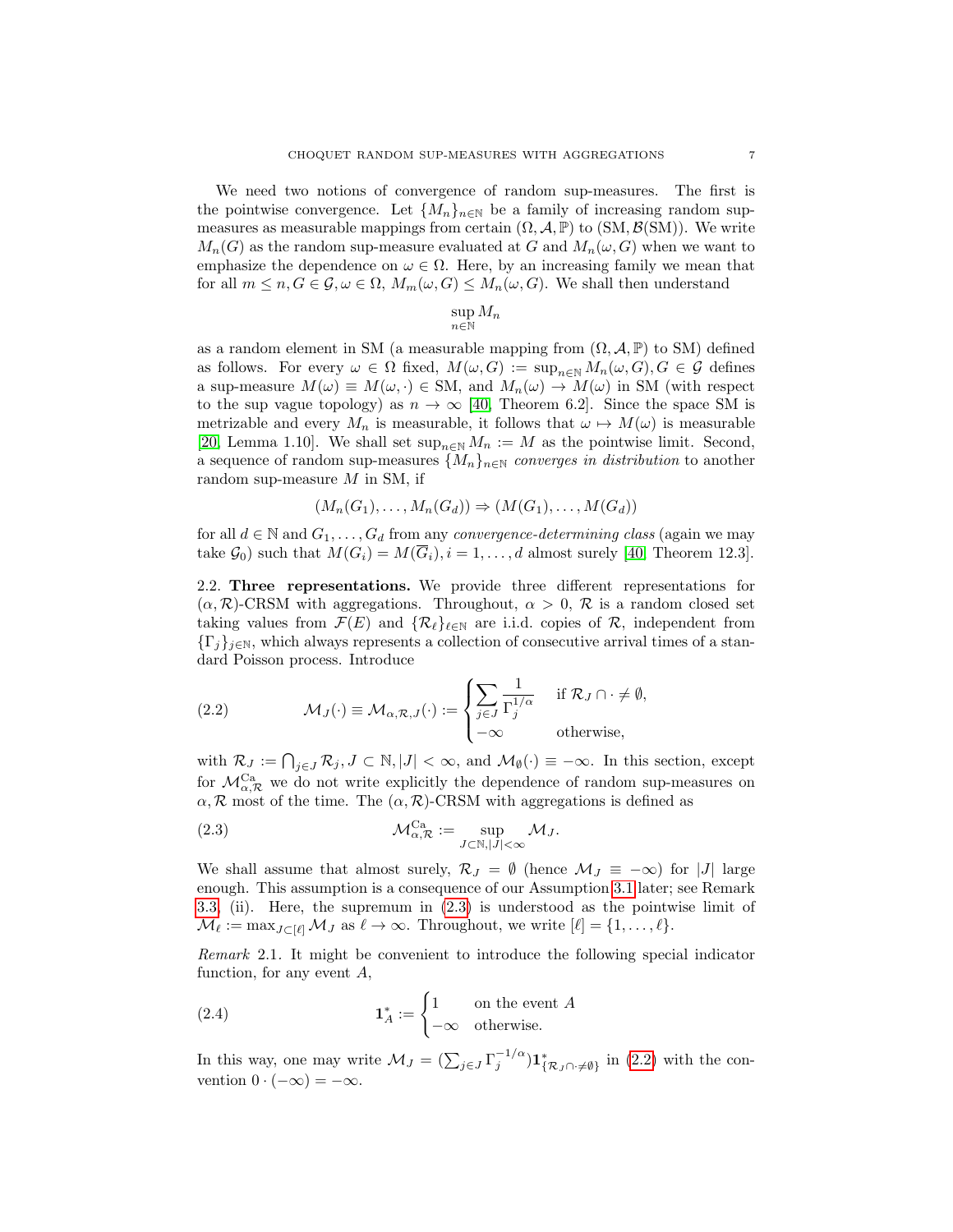### 8 YIZAO WANG

Allowing random sup-measures to take  $-\infty$  may cause some confusion for the first time. If one is interested in  $\mathcal{M}_{\alpha,\mathcal{R}}^{\mathrm{Ca}}$  alone but not the limit theorem, then it suffices to consider its representations in  $SM(E, \overline{\mathbb{R}}_+)$ , which is simpler by using the ordinary indicator functions:  $\mathcal{M}_{\alpha,\mathcal{R}}^{Ca}(\cdot) = \sup_{J \subset \mathbb{N},|J| < \infty} (\sum_{j\in J} \Gamma_j^{-1/\alpha}) \mathbf{1}_{\{\mathcal{R}_J \cap J \neq \emptyset\}}.$ However, we need to work with  $\text{SM}(E,\overline{\mathbb{R}})$  for our limit theorems later (Proposition [2.2](#page-7-0) and Theorem [3.2\)](#page-9-2), as random sup-measures of interest may take negative values.

The second representation plays a crucial role in our limit theorem. In the sequel, let  $\{\varepsilon_\ell\}_{\ell \in \mathbb{N}}$  be i.i.d. random variables with

$$
\mathbb{P}(\varepsilon_1 = 1) = \mathsf{p} = 1 - \mathbb{P}(\varepsilon_1 = -1), \text{ for some } \mathsf{p} \in (0, 1],
$$

independent from  $\{(\Gamma_{\ell}, \mathcal{R}_{\ell})\}_{\ell \in \mathbb{N}}$ . Introduce

<span id="page-7-1"></span>(2.5) 
$$
\mathcal{M}_{\ell}^{(p)}(\cdot) := \max_{J \subset [\ell]} \mathcal{M}_{J}^{(p)}(\cdot)
$$
  
with 
$$
\mathcal{M}_{J}^{(p)}(\cdot) := \begin{cases} \sum_{j \in J} \frac{\varepsilon_{j}}{\Gamma_{j}^{1/\alpha}} & \text{if } \mathcal{R}_{J} \cap \cdot \neq \emptyset, \\ -\infty & \text{otherwise,} \end{cases} J \subset \mathbb{N}, |J| < \infty.
$$

<span id="page-7-0"></span>**Proposition 2.2.** With  $\mathcal{M}_{\alpha,\mathcal{R}}^{Ca}$  as in [\(2.3\)](#page-6-1) and  $\mathcal{M}_{\ell}^{(p)},\mathcal{M}_{J}^{(p)}$  in [\(2.5\)](#page-7-1), we have

$$
\sup_{J \subset \mathbb{N}, |J| < \infty} \mathcal{M}_J^{(\mathsf{p})} \stackrel{d}{=} \mathsf{p}^{1/\alpha} \mathcal{M}_{\alpha, \mathcal{R}}^{\mathsf{Ca}} \quad \text{and} \quad \mathcal{M}_{\ell}^{(\mathsf{p})} \Rightarrow \mathsf{p}^{1/\alpha} \mathcal{M}_{\alpha, \mathcal{R}}^{\mathsf{Ca}}
$$

as  $\ell \to \infty$ .

*Proof.* Since  $\sup_{J \subset \mathbb{N}, |J| < \infty} \mathcal{M}_J^{(p)}$  is the pointwise limit of  $\mathcal{M}_\ell^{(p)}$  as  $\ell \to \infty$ , it suffices to prove the first part. We first introduce

$$
\mathcal{M}_J^{(+)} := \begin{cases} \mathcal{M}_J^{(p)} & \text{if } \varepsilon_j = 1, \forall j \in J, \\ -\infty & \text{otherwise,} \end{cases}
$$

and  $\mathcal{M}_{\emptyset}^{(+)} \equiv -\infty$ . Then, it is clear that

(2.6) 
$$
\sup_{J \subset \mathbb{N}, |J| < \infty} \mathcal{M}_J^{(+)} \stackrel{d}{=} \mathsf{p}^{1/\alpha} \sup_{J \subset \mathbb{N}, |J| < \infty} \mathcal{M}_J.
$$

Indeed, this follows from the thinning property that

<span id="page-7-2"></span>
$$
\left\{\left(\Gamma_j^{-1/\alpha}, \mathcal{R}_j\right)\right\}_{j\in\mathbb{N}, \varepsilon_j=1} \stackrel{d}{=} \left\{\left(\mathsf{p}^{1/\alpha}\Gamma_j^{-1/\alpha}, \mathcal{R}_j\right)\right\}_{j\in\mathbb{N}}
$$

,

and the observation that each side of [\(2.6\)](#page-7-2) is the same deterministic functional of the Poisson point process on the corresponding side above.

<span id="page-7-3"></span>It remains to show

(2.7) 
$$
\sup_{J \subset \mathbb{N}, |J| < \infty} \mathcal{M}_J^{(p)} = \sup_{J \subset \mathbb{N}, |J| < \infty} \mathcal{M}_J^{(+)} \text{, almost surely.}
$$

Recall that both sides are understood as limits of increasing random sup-measures, which are defined for all  $\omega \in \Omega$ . Now, we shall show that both sides coincide on a countable family of open intervals, and for this purpose it suffices to consider

<span id="page-7-4"></span>(2.8) 
$$
\mathcal{G}_0^{\mathbb{Q}} := \{ (a, b) \in \mathcal{G}_0 : a, b \in \mathbb{Q} \},
$$

and prove that the two random sup-measures of interest take the same value for every  $G \in \mathcal{G}_0^{\mathbb{Q}}$  almost surely. Observe that if  $\mathbb{P}(\mathcal{R} \cap G \neq \emptyset) = 0$ , then almost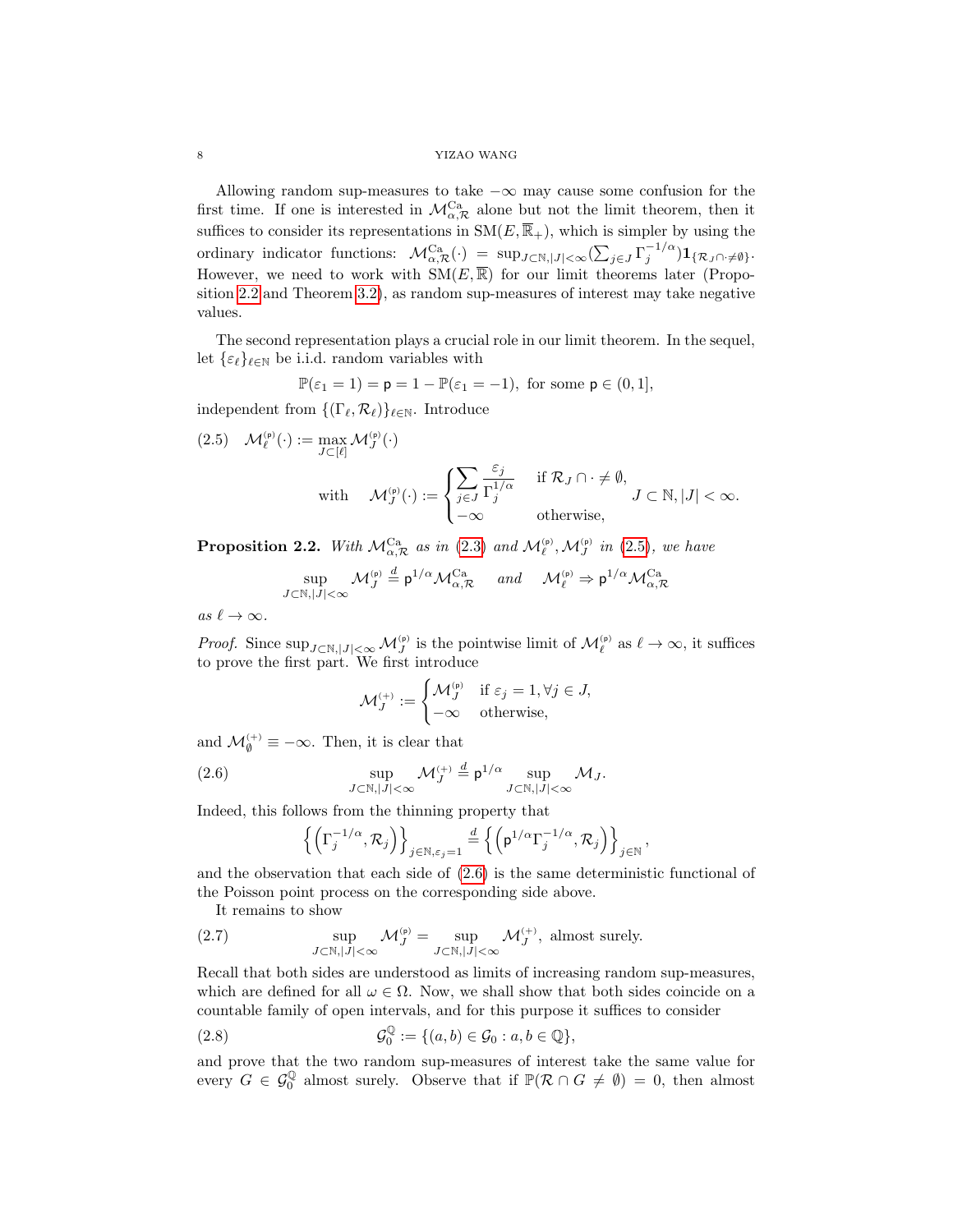surely both sides above are  $-\infty$ . So consider G such that  $\mathbb{P}(\mathcal{R} \cap G \neq \emptyset) > 0$ , then both sides are almost surely non-negative. For any finite  $J \subset \mathbb{N}$  introduce  $J_+\equiv J_+(\{\varepsilon_j\}_{j\in J}) :=\{j\in J:\varepsilon_j=1\}.$  Then  $\mathcal{M}_J^{(p)}(G)\leq \mathcal{M}_J^{(+)}(G)$ , with the  $J_+ = J_+(\ell_j f_j \in J)$   $\subset J \subset J \subset J$ ,  $\epsilon_j - 1f$ . Then  $\mathcal{M}_J(\mathcal{G}) \leq \mathcal{M}_J(\mathcal{G})$ , which the equality holds if and only if  $J_+ = J$ . So the inequality ' $\leq$ ' of [\(2.7\)](#page-7-3) is trivial. For the inequality ' $\geq$ ', it is clear that  $\mathcal{M}_{J_+}^{(p)} = \mathcal{M}_J^{(+)}$ . This completes the proof.  $\Box$ 

The last representation makes use of upper-semi-continuous functions. While such representations are commonly used in the literature, they are not as convenient when working with CRSMs with aggregations, and we do not need them for the proof. Recall that for a sup-measure  $m \in SM(E, \overline{\mathbb{R}})$ , it is related to the corresponding upper-semi-continuous function  $f$  by the sup-derivative and sup-integral operators  $d^{\vee}$  and  $i^{\vee}$ , respectively,

$$
d^{\vee}: \mathrm{SM}(E, \overline{\mathbb{R}}) \to \mathrm{USC}(E, \overline{\mathbb{R}}) \quad \text{ with } \quad (d^{\vee}m)(t) = \inf_{G \in \mathcal{G}, G \ni t} m(G),
$$
  

$$
i^{\vee}: \mathrm{USC}(E, \overline{\mathbb{R}}) \to \mathrm{SM}(E, \overline{\mathbb{R}}) \quad \text{ with } \quad (i^{\vee}f)(G) = \sup_{t \in E, t \in G} f(t),
$$

where  $USC(E, \overline{\mathbb{R}})$  denote the space of upper-semi-continuous functions on E taking values in  $\overline{\mathbb{R}}$ . The two operators are the inverse of each other and the induced relation is a homeomorphism between  $\text{SM}(E, \overline{\mathbb{R}})$  and  $\text{USC}(E, \overline{\mathbb{R}})$ . Introduce

$$
\mathcal{J}_t \equiv \mathcal{J}_t(\{\mathcal{R}_\ell\}_{\ell \in \mathbb{N}}) := \{\ell \in \mathbb{N} : t \in \mathcal{R}_\ell\}, \quad \xi_\alpha(t) := \begin{cases} \sum_{j \in \mathcal{J}_t} \frac{1}{\Gamma_j^{1/\alpha}} & \text{if } \mathcal{J}_t \neq \emptyset, \\ -\infty & \text{otherwise,} \end{cases} t \in E.
$$

(Using [\(2.4\)](#page-6-3), one can write  $\xi_{\alpha}(t) = (\sum_{j \in \mathcal{J}_t} \Gamma_j^{-1/\alpha}) \mathbf{1}_{\{\mathcal{J}_t \neq \emptyset\}}^*$ .) It is straightforward to verify that  $\xi_{\alpha} \in \text{USC}(E, \overline{\mathbb{R}})$  almost surely.

Proposition 2.3. With notations above,

(2.9) 
$$
\mathcal{M}_{\alpha,\mathcal{R}}^{C\mathbf{a}}(\cdot) = (i^{\vee}\xi_{\alpha}) (\cdot) \equiv \sup_{t \in \cdot} \xi_{\alpha}(t) \text{ almost surely.}
$$

*Proof.* Let  $M$  denote the right-hand side of  $(2.9)$ . It suffices prove,

<span id="page-8-1"></span>
$$
\mathcal{M}(G) = \mathcal{M}_{\alpha,\mathcal{R}}^{\mathrm{Ca}}(G) = \sup_{J \subset N, |J| < \infty} \mathcal{M}_J(G) \text{ almost surely, for all } G \in \mathcal{G}_0^{\mathbb{Q}}.
$$

Fix  $G \in \mathcal{G}_0^{\mathbb{Q}}$  as in [\(2.8\)](#page-7-4). Clearly, for every  $t \in G$ ,  $\xi_{\alpha}(t) \leq \mathcal{M}_{\alpha,\mathcal{R}}^{Ca}(G)$ , whence  $\mathcal{M}(G) \leq \mathcal{M}_{\alpha,\mathcal{R}}^{C_{\mathbf{a}}}(G)$ . On the other hand, for every  $J \subset \mathbb{N}, |J| < \infty$  such that  $\mathcal{M}_J(G) \neq -\infty$ , there exists  $t \in G$  such that  $t \in \mathcal{R}_J$  and  $\mathcal{M}_J(G) = \sum_{j \in J} \Gamma_j^{-1/\alpha}$ . But  $t \in \mathcal{R}_J$  also implies that  $\sum_{j \in J} \Gamma_j^{-1/\alpha} \leq \xi_\alpha(t)$ . Thus  $\mathcal{M}(G) \geq \mathcal{M}_{\alpha,\mathcal{R}}^{\text{Ca}}(G)$ . This completes the proof.  $\square$ 

## 3. A limit theorem for an aggregation framework

<span id="page-8-0"></span>We introduce a general aggregated model, of which the empirical random supmeasure scales to an  $(\alpha, \mathcal{R})$ -CRSM with aggregations. Let  $\{X_i\}_{i\in\mathbb{N}}$  be i.i.d. random variables and  $\{R_{n,j}\}_{j\in\mathbb{N}}$  be i.i.d. copies of certain random closed set  $R_n$ . Write  $R_{n,J} := \bigcap_{j \in J} R_{n,j}$ . Recall notations for  $\{\mathcal{R}_j\}_{j \in \mathbb{N}}$  and  $\mathcal{R}_J$  from the previous section [\(2.2\)](#page-6-2). Set

$$
p_n(k) := \mathbb{P}(k/n \in R_n), k = 0, ..., n
$$
 and  $p_n(G) := \max_{k/n \in G} p_n(k).$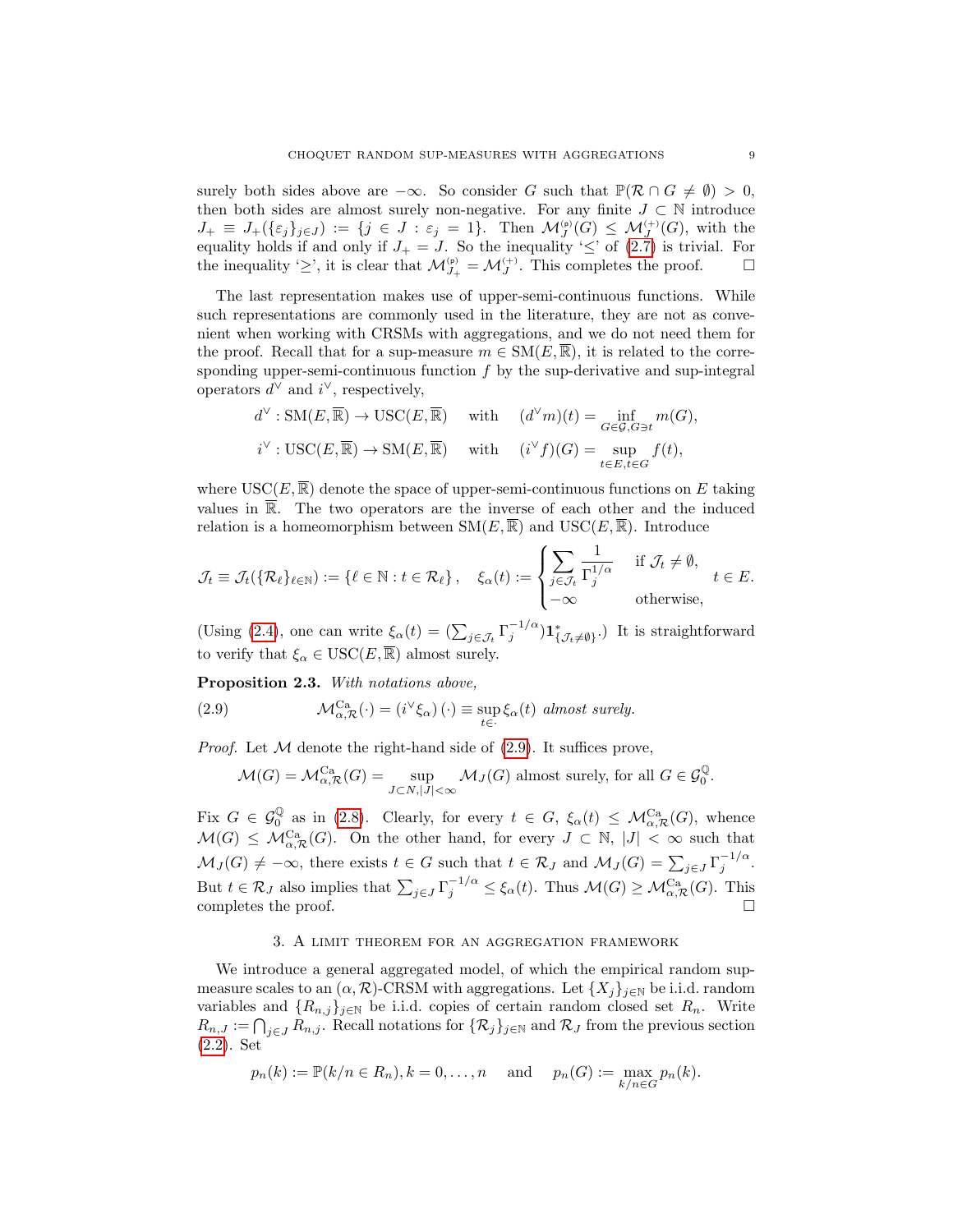Throughout, C denotes a strictly positive constant that may change from line to line. We start with assumptions on  $R_n$  and  $\mathcal{R}$ .

<span id="page-9-1"></span>Assumption 3.1. Let E be a subset of [0, 1] such that  $[0,1] \setminus E$  has at most finite number of points. For each  $n \in \mathbb{N}$ ,

<span id="page-9-5"></span>(3.1) 
$$
R_n \subset \frac{1}{n} \{0, \ldots, n\} \text{ almost surely.}
$$

For all  $\ell \in \mathbb{N}$ ,

<span id="page-9-4"></span>(3.2) 
$$
R_{n,[\ell]} \Rightarrow \mathcal{R}_{[\ell]} \text{ in } \mathcal{F}(E).
$$

There exists  $c_0 > 0$  such that for all  $G \in \mathcal{G}_0 \equiv \mathcal{G}_0(E)$ ,

(3.3) 
$$
p_n(G) \le Cn^{-c_0} \text{ for all } n \in \mathbb{N},
$$

where the constant  $C$  may depend on  $G$ .

<span id="page-9-6"></span>Next, we assume

$$
(3.4)
$$

<span id="page-9-3"></span>
$$
\mathbb{P}(|X_1| > x) = x^{-\alpha} L(x), \alpha > 0 \quad \text{and} \quad \lim_{x \to \infty} \frac{\mathbb{P}(X_1 > x)}{\mathbb{P}(|X_1| > x)} = \mathsf{p} \text{ for some } \mathsf{p} \in (0, 1],
$$

where L is a slowly varying function at infinity. Let  ${m_n}_{n\in\mathbb{N}}$  denote an increasing sequence of positive integers, and

$$
J_{n,k} := \{ j = 1, \ldots, m_n : k/n \in R_{n,j} \}.
$$

The empirical random sup-measure of the aggregated model then is,

$$
M_n(\cdot) := \max_{\substack{k \in \{0,\dots,n\} \\ k/n \in \cdot, J_{n,k} \neq \emptyset}} \sum_{j \in J_{n,k}} X_j,
$$

with the convention max  $\emptyset = -\infty$ . In view of random walks in random sceneries, we think of  $\{X_j\}_{j\in\mathbb{N}}$  as rewards,  $R_{n,j}$  as the collection of the times (normalized by  $1/n$ ) when the reward  $X_j$  is collected, and  $m_n$  as the number of copies in the aggregation. The main result of this paper is the following theorem.

<span id="page-9-2"></span>**Theorem 3.2.** Assume that Assumption [3.1](#page-9-1) and [\(3.4\)](#page-9-3) hold, that  $m_n$  and  $a_n$  satisfy

<span id="page-9-9"></span>(3.5) 
$$
m_n \to \infty \quad \text{and} \quad \lim_{n \to \infty} m_n \mathbb{P}(X_1 > a_n) = 1,
$$

and in addition that

<span id="page-9-7"></span>(3.6) 
$$
m_n \leq C n^{\kappa} \text{ for some } \kappa \in \left(0, \frac{c_0}{1 - 1/\alpha}\right) \text{ if } \alpha \geq 1.
$$

Then, we have

<span id="page-9-8"></span>
$$
\frac{M_n}{a_n} \Rightarrow \mathcal{M}_{\alpha,\mathcal{R}}^{\text{Ca}}
$$

in SM(E,  $\overline{\mathbb{R}}$ ), where  $\mathcal{M}_{\alpha,\mathcal{R}}^{Ca}$  is as in [\(2.3\)](#page-6-1).

<span id="page-9-0"></span>Remark 3.3. We collect some comments on the assumptions.

(i) By independence and  $(3.2)$ , it was shown in [\[37,](#page-26-0) Theorem 2.1] that the *joint* convergence of intersections

$$
(3.7) \t{R_{n,J}}_{J\subset[\ell]} \Rightarrow {\mathcal{R}_J}_{J\subset[\ell]}
$$

follows, which is a seemingly much stronger statement than [\(3.2\)](#page-9-4) (which states so only for every fixed  $J$ ).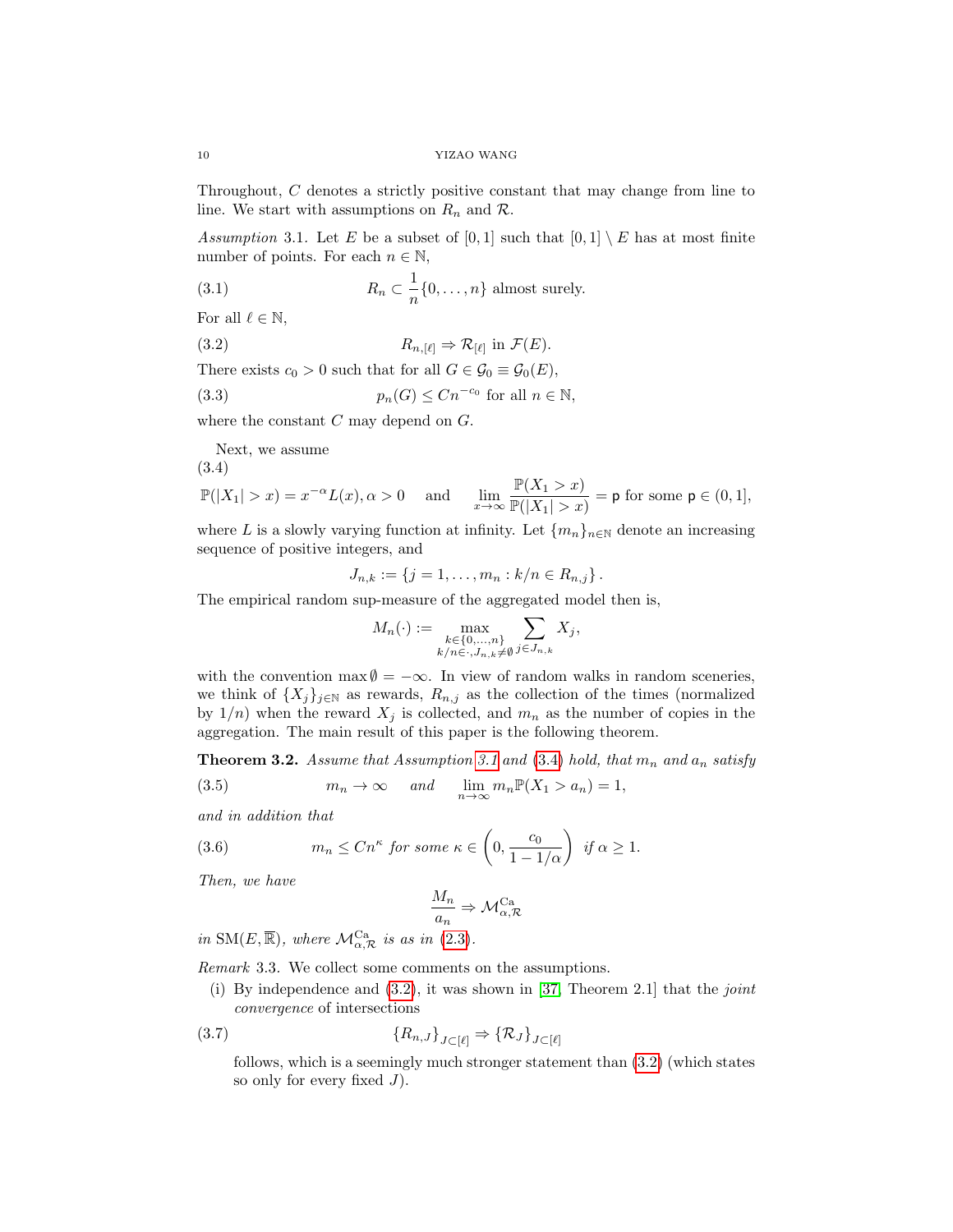- <span id="page-10-0"></span>(ii) It is implicitly assumed that for  $K_0 = [1/c_0]$ ,  $\mathbb{P}(\mathcal{R}_{[K_0]} = \emptyset) = 1$ . In particular, R is light (for all  $t \in E$ ,  $\mathbb{P}(t \in \mathcal{R}) = 0$ ). Indeed, for  $\ell > 1/c_0$ , [\(3.1\)](#page-9-5) and [\(3.3\)](#page-9-6) imply that  $\mathbb{P}(R_{n,[\ell]}\cap G\neq\emptyset) \leq \sum_{k/n\in G} \mathbb{P}(k\in R_{n,1})^{\ell} \leq C(n+1)n^{-\ell c_0} \to$ 0, for any  $G \in \mathcal{G}_0$ , which combined with [\(3.2\)](#page-9-4) then implies that  $\mathcal{R}_{[\ell]} \cap G = \emptyset$ almost surely. Then take a countable union of sets from  $\mathcal{G}_0$  to cover E.
- (iii) The exclusion of a finite number of points of  $[0, 1]$  is due to the fact that, in some examples, R is light over only a strict subset E of [0, 1] but  $[0,1] \setminus E \in \mathcal{R}$ with probability one. Suppose  $0 \in [0,1] \setminus E$ , as in two of our examples later. Then, natural discrete approximations  $R_n$  of  $\mathcal R$  may satisfy that  $0 \in R_n$  with probability one. In this way,  $\sum_{j=1}^{m_n} X_j \mathbf{1}_{\{k \in R_{n,j}\}}$  has different orders with  $k = 0$ and other values, and should be treated differently. The analysis with  $k = 0$ is about i.i.d. random variables and hence standard: however it is not easy to include in our framework the analysis for  $k = 0$  and other values in a simple unified manner. Therefore  $0$  is simply excluded from  $E$ .
- (iv) The lattice condition [\(3.1\)](#page-9-5) is, in a sense, necessary for the intersection convergence [\(3.2\)](#page-9-4) from the modeling point of view. On the other hand, one might view this as that the model is rigid: perturbing  $R_n$  a little bit may maintain that  $R_n \Rightarrow \mathcal{R}$  but violate [\(3.2\)](#page-9-4). For an example that  $R_n \Rightarrow \mathcal{R}$  but  $R_{n,1}\cap R_{n,2}\not\Rightarrow \mathcal{R}_1\cap \mathcal{R}_2$ , consider  $R_n := (\tau \cap [0,n])/n$ , where  $\tau$  is the collection of consecutive renewal times of a renewal process of which the inter-arrival renewal times have β-regularly-varying tails, as in Section [4.3,](#page-20-0) but assume instead that the inter-arrival renewal times are continuous random variables. Then  $R_n \Rightarrow \mathcal{R}$  shall remain the same; however, now  $\mathbb{P}(R_{n,1} \cap R_{n,2} = \{0\}) = 1$ , but with  $\beta > 1/2$ ,  $\mathcal{R}_1 \cap \mathcal{R}_2$  is almost surely a stable regenerative set.
- (v) For  $\alpha \geq 1$ , the assumption [\(3.6\)](#page-9-7) can be relaxed by introducing a deterministic drift term in  $M_n$ , but it cannot be completely removed for  $\alpha \geq 2$ . See Remark [3.10](#page-18-1) for more details.

3.1. **Proof of Theorem [3.2.](#page-9-2)** For each  $n \in \mathbb{N}$ , let  $(X_{1:m_n},...,X_{m_n:m_n})$  be a reordering of  $(X_1, \ldots, X_{m_n})$  such that

$$
|X_{1:m_n}| \geq \cdots \geq |X_{m_n:m_n}|,
$$

and set  $\sigma_n: \{1, \ldots, m_n\} \to \{1, \ldots, m_n\}$  be such that  $X_{\sigma_n(j)} \equiv X_{j:m_n}$ . Introduce also

$$
\widehat{J}_{n,k} := \left\{ j \in [m_n] : k/n \in \widehat{R}_{n,j} \right\}, k = 0, \dots, n, \text{ with } \widehat{R}_{n,j} := R_{n,\sigma_n(j)}.
$$

In words,  $R_{n,j}$  is the random closed set corresponding to the j-th order statistic among  $X_1, \ldots, X_{m_n}$ , and  $J_{n,k}$  is the collection of the *rankings* of order statistics (instead of the original labels of unordered  $X_1, \ldots, X_{m_n}$ ) of which the associated random closed sets cover  $k/n$ . Then we can express

<span id="page-10-1"></span>(3.8) 
$$
M_n(\cdot) = \max_{\substack{k \in \{0, ..., n\} \\ k/n \in \cdot, \widehat{J}_{n,k} \neq \emptyset}} \sum_{j \in \widehat{J}_{n,k}} X_{j:m_n},
$$

with the convention max  $\emptyset = -\infty$  as before.

Introduce  $\delta_n := n^{-\gamma}$  for a parameter  $\gamma > 0$  to be specified later. Instead of working with  $M_n$  in [\(3.8\)](#page-10-1) we consider for  $\ell \in \mathbb{N}$  fixed, n large enough so that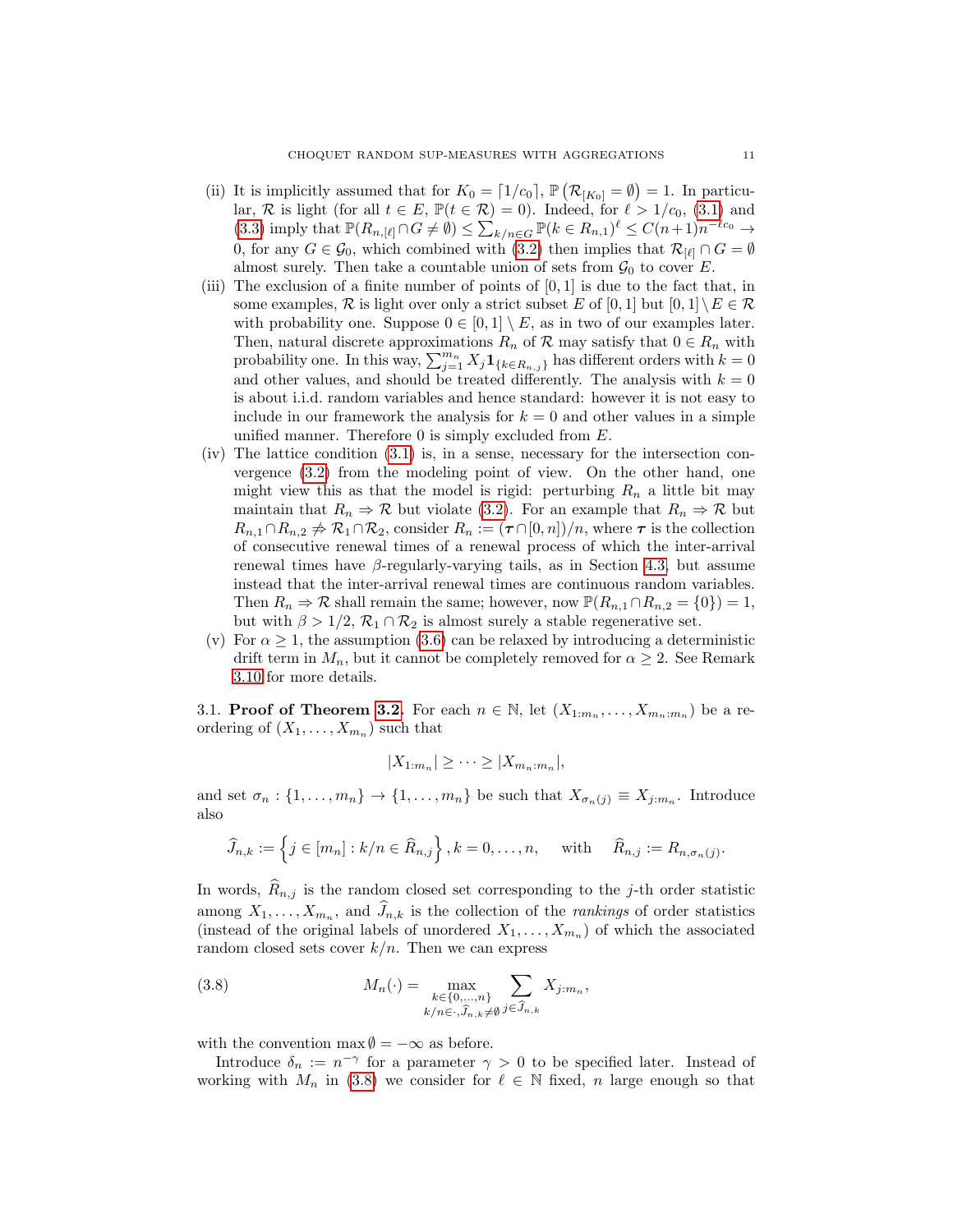$m_n \geq \ell,$ 

$$
Y_{n,\ell}(k) := \sum_{j \in \widehat{J}_{n,k} \cap [\ell]} X_{j:m_n},
$$
  
\n
$$
Z_{n,\ell}(k) := \sum_{j \in \widehat{J}_{n,k} \setminus [\ell]} X_{j:m_n} \mathbf{1}_{\{|X_{j:m_n}|/a_n > \delta_n\}},
$$
  
\n
$$
W_{n,\ell}(k) := \sum_{j \in \widehat{J}_{n,k} \setminus [\ell]} X_{j:m_n} \mathbf{1}_{\{|X_{j:m_n}|/a_n \le \delta_n\}},
$$

with the convention  $\sum_{\emptyset} = 0$ . We refer to the processes  $Y_{n,\ell}, Z_{n,\ell}, W_{n,\ell}$  as the top, middle and bottom parts, respectively. Eventually only the top part contributes and leads to the desired limit by taking  $\ell \to \infty$  (Proposition [3.4](#page-11-0) below). The middle and bottom parts can be uniformly controlled if  $\alpha \in (0,1)$ , and the hard work is to deal with the case  $\alpha \geq 1$ . The middle part is negligible because with high probability at most a finite fixed number of random closed sets from the middle part will intersect at any time  $k = 0, \ldots, n$  (Lemma [3.8\)](#page-14-0), and the bottom part, centered, is essentially sub-Gaussian and controlled by Bernstein inequality (Lemma [3.9\)](#page-15-0).

We start with analyzing the top part. Introduce the corresponding random supmeasure

(3.9) 
$$
M_{n,\ell}(\cdot) := \max_{\substack{k \in \{0,\ldots,n\} \\ k/n \in \cdot, \hat{J}_{n,k} \cap [\ell] \neq \emptyset}} Y_{n,\ell}(k), \quad \ell \in \mathbb{N}.
$$

Recall  $\mathcal{M}_{\ell}^{(p)}$  and  $\mathcal{M}_{J}^{(p)}$  in [\(2.5\)](#page-7-1) here for the convenience,

<span id="page-11-2"></span>
$$
\mathcal{M}^{(\mathrm{p})}_{\ell}(\cdot) := \max_{J \subset [\ell]} \mathcal{M}^{(\mathrm{p})}_{J}(\cdot) \quad \text{ with } \quad \mathcal{M}^{(\mathrm{p})}_{J}(\cdot) := \begin{cases} \sum_{j \in J} \frac{\varepsilon_{j}}{\Gamma_{j}^{1/\alpha}} & \text{ if } \mathcal{R}_{J} \cap \cdot \neq \emptyset, \\ -\infty & \text{ otherwise.} \end{cases}
$$

<span id="page-11-0"></span>**Proposition 3.4.** Under the assumptions in Theorem [3.2,](#page-9-2) we have for every  $\ell \in \mathbb{N}$ ,

$$
\frac{1}{a_n}M_{n,\ell}\Rightarrow \mathsf{p}^{-1/\alpha}\mathcal{M}_\ell^{\scriptscriptstyle(\mathsf{p})}
$$

in  $\text{SM}(E, \overline{\mathbb{R}})$  as  $n \to \infty$ .

Instead of working with  $M_{n,\ell}$  in [\(3.9\)](#page-11-2), we consider the following approximation. Set

$$
\widetilde{M}_{n,J}(\cdot) := \begin{cases} \sum_{j \in J} X_{j:m_n} & \text{if } \widehat{R}_{n,J} \cap \cdot \neq \emptyset, \\ -\infty & \text{otherwise,} \end{cases}
$$

with  $\widehat{R}_{n,J} := \bigcap_{j \in J} \widehat{R}_{n,j}$ , where  $J \subset \mathbb{N}, |J| < \infty$ , and

$$
\widetilde{M}_{n,\ell}(\cdot) := \max_{J \subset [\ell]} \widetilde{M}_{n,J}(\cdot), \quad \ell \in \mathbb{N}.
$$

<span id="page-11-1"></span>Introduce  $\overline{a}_n$  be such that  $\lim_{n\to\infty} m_n \mathbb{P}(|X_1| > \overline{a}_n) = 1$ . Note that  $\overline{a}_n \sim \mathsf{p}^{-1/\alpha} a_n$ . **Lemma 3.5.** Under the assumptions of Theorem [3.2,](#page-9-2) for  $\ell \in \mathbb{N}$ ,

<span id="page-11-3"></span>
$$
(3.10) \qquad \sum_{J \subset [\ell]} \delta_{\left(\sum_{j \in J} X_{j:m_n}/\overline{a}_n, \widehat{R}_{n,J}\right)} \Rightarrow \sum_{J \subset [\ell]} \delta_{\left(\sum_{j \in J} \varepsilon_j \Gamma_j^{-1/\alpha}, \mathcal{R}_J\right)}
$$

in  $\mathfrak{M}_n(\overline{\mathbb{R}} \times \mathcal{F}(E))$ , and

$$
\frac{1}{a_n}\widetilde{M}_{n,\ell}\Rightarrow \mathsf{p}^{-1/\alpha}\mathcal{M}_\ell^{\scriptscriptstyle(\mathsf{p})}
$$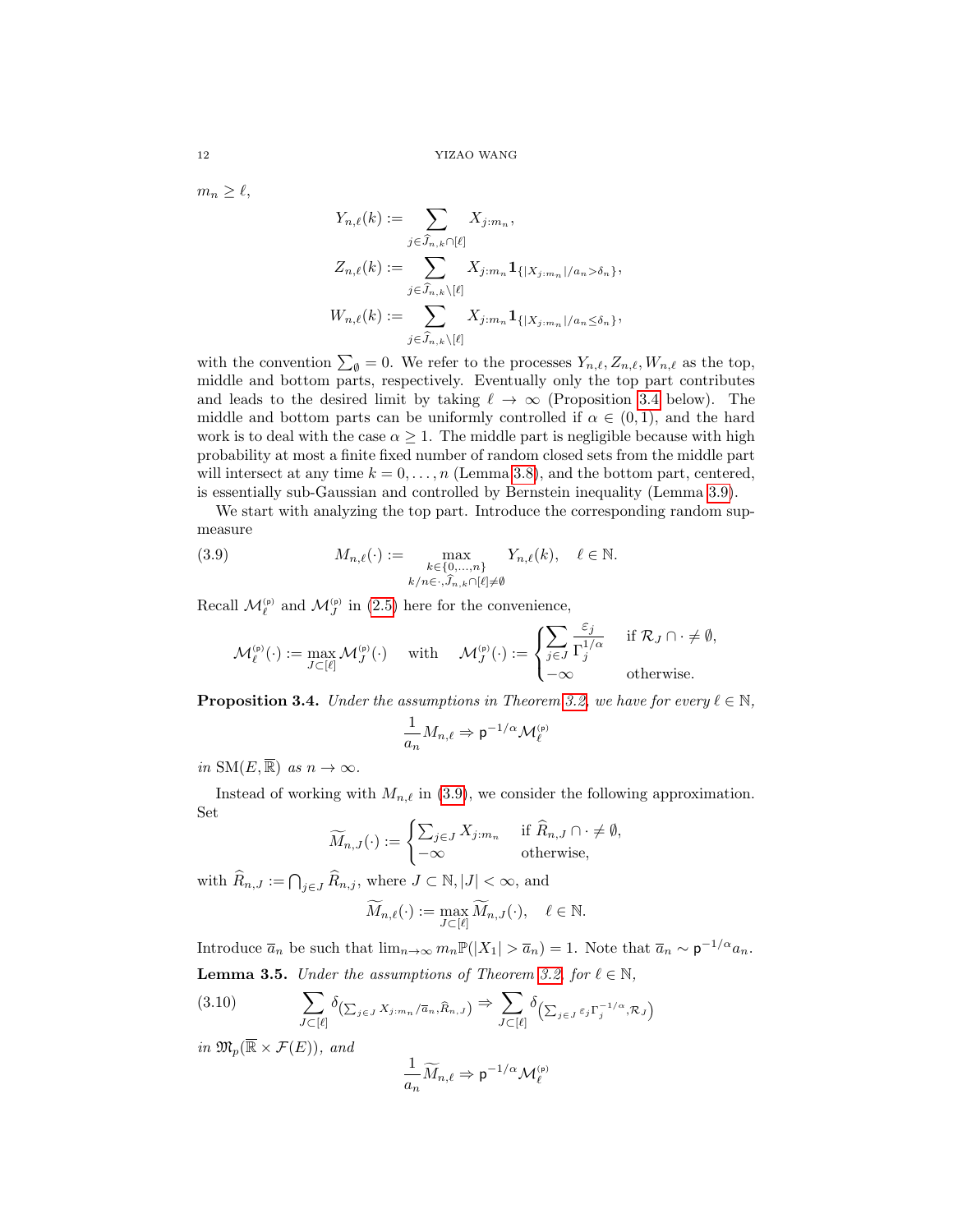in  $\text{SM}(E,\overline{\mathbb{R}})$ , as  $n \to \infty$ .

Proof of Lemma [3.5.](#page-11-1) For the first part, it suffices to show the convergence of the rewards and the reward times, respectively. The joint convergence of the rewards  ${\{\overline{a}_n^{-1}\sum_{j\in J}X_{j:m_n}\}}_{J\subset[\ell]}\Rightarrow{\{\sum_{j\in J}\varepsilon_j\Gamma_j^{-1/\alpha}\}}_{J\subset[\ell]}$  is well-known to follow from [\(3.4\)](#page-9-3) (e.g. [\[34\]](#page-25-0)). The joint convergence of intersections of random closed sets have been recalled in [\(3.7\)](#page-9-8).

For the second part, we first recall that the mapping  $\mathbb{R} \times \mathcal{F}(E) \ni (x, F) \mapsto$  $x\mathbf{1}_{\{F\cap\cdot\neq\emptyset\}}^*\in\mathrm{SM}(E,\overline{\mathbb{R}})$  is continuous (recalling [\(2.4\)](#page-6-3)), and this can be readily checked by definition. Also we recall that for  $d \in \mathbb{N}$ , the mapping  $\mathrm{SM}(E,\overline{\mathbb{R}})^d$  $(m_1,\ldots,m_d)\mapsto \max_{i=1,\ldots,d} m_i \in \mathrm{SM}(E,\overline{\mathbb{R}})$  is continuous  $((\max_{i=1,\ldots,d} m_i)(\cdot) :=$  $\max_{i=1,\dots,d} m_i(\cdot)$  [\[40,](#page-26-4) Theorem 14.6]. Then, [\(3.10\)](#page-11-3) implies immediately that

$$
\left\{\frac{1}{\overline{a}_n}\widetilde{M}_{n,J}\right\}_{J\subset\left[\ell\right]}\Rightarrow\left\{\mathcal{M}_J^{(\mathrm{p})}\right\}_{J\subset\left[\ell\right]}
$$

in  $\text{SM}(E, \overline{\mathbb{R}})^{2^{\ell}}$ , by continuous mapping theorem.

However, it should be clear that  $\widetilde{M}_{n,\ell}$  and  $M_{n,\ell}$  are not identical in general, as explained in the following remark.

Remark 3.6. When the rewards are all non-negative,  $M_{n,\ell}$  and  $M_{n,\ell}$  are identical. In the presence of some negative values they may differ over some interval G (and we shall show that this occurs with negligible probability as  $n \to \infty$  below). Figure [1](#page-13-0) provides an illustration, where for comparison we also include

$$
\widetilde{M}_{n,\ell}(\cdot) := \max_{\substack{k \in \{0,\ldots,n\} \\ k/n \in \cdot, J_{n,k} \neq \emptyset}} \max_{j=1,\ldots,m_n} X_j,
$$

the limit of which is the CRSM (without aggregations). All random sup-measures are coupled, based on the same  $\{X_j, R_{n,j}\}_{j=1,\dots,m_n}$ . In words, the aggregations may push CRSM (corresponding to  $\widehat{M}_{n,\ell}$ ) upwards where intersections occur with positive rewards (but never pull CRSM downwards anywhere), while the empirical random sup-measure of our models  $(M_{n,\ell})$  is obtained by pushing upwards or pulling downwards  $\hat{M}_{n,\ell}$  where intersections occur (the direction depending on the signs of the cumulative rewards at the intersections).

The key to show that  $M_{n,\ell}$  and  $\widetilde{M}_{n,\ell}$  are close is the following. It is remarkable that it requires very mild assumptions on the random closed sets.

<span id="page-12-0"></span>**Lemma 3.7.** Under the assumptions [\(3.1\)](#page-9-5) and [\(3.3\)](#page-9-6), for every  $\ell$  fixed and open set G,

$$
\lim_{n \to \infty} \mathbb{P}\left(R^*_{n,J,\ell} \cap G \neq \emptyset \text{ or } R_{n,J} \cap G = \emptyset\right) = 1
$$
  

$$
\text{with } R^*_{n,J,\ell} := R_{n,J} \setminus \left(\bigcup_{j \in [\ell] \setminus J} R_{n,j}\right), \text{ for all } J \subset [\ell].
$$

*Proof.* In words, the lemma says that with probability going to one, either  $R_{n,J}$ does not intersect  $G$ , or it intersects with  $G$  at some location(s) uncovered by any other  $R_{n,j}$  for  $j \in [\ell] \setminus J$ . Write the probability of interest as

$$
\mathbb{P}(R_{n,J} \cap G = \emptyset) + \mathbb{P}(R_{n,J,\ell}^* \cap G \neq \emptyset \mid R_{n,J} \cap G \neq \emptyset) \mathbb{P}(R_{n,J} \cap G \neq \emptyset).
$$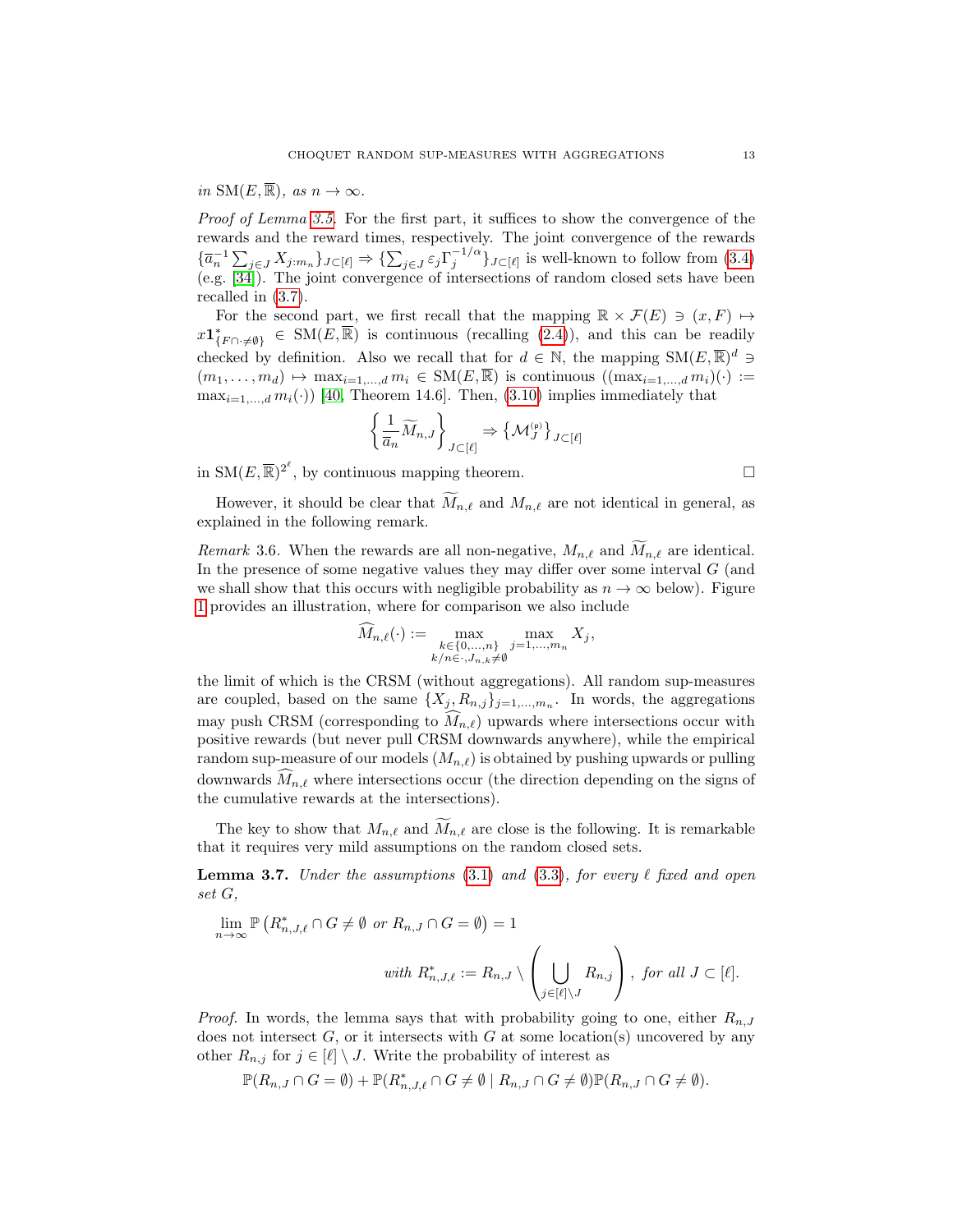

<span id="page-13-0"></span>FIGURE 1. An illustration for CRSM  $(M_{n,\ell})$ , CRSM with aggregations  $(M_{n,\ell})$  and the empirical random sup-measure of our model  $(M_{n,\ell})$ , regarding the effect of positive/negative rewards, with  $m_n = \ell = 5$ . Top: all rewards are positive. Bottom: some rewards are negative. In each plot, the hypograph of the corresponding random sup-measure is plotted. The 'push-ups' and 'pull-downs' of the CRSM due to intersections are marked in blue and red colors, respectively.

Let  $\hat{g}_{n,J} := \min\{R_{n,J} \cap G\}$  denote the left-most point of the intersection provided it is not empty. Then,

$$
\mathbb{P}\left(R_{n,J,\ell}^* \cap G \neq \emptyset \mid R_{n,J} \cap G \neq \emptyset\right) \geq \mathbb{P}\left(\widehat{g}_{n,J} \in R_{n,J,\ell}^* \cap G \mid R_{n,J} \cap G \neq \emptyset\right) \geq (1 - p_n(G))^{\ell - |J|}.
$$

This completes the proof.

Proof of Proposition [3.4.](#page-11-0) The goal is to show

$$
\lim_{n \to \infty} \mathbb{P}\left(M_{n,\ell}(G) = \widetilde{M}_{n,\ell}(G)\right) = 1 \text{ for all } G \in \mathcal{G}_0.
$$

To do so, note that on the event  $M_{n,\ell}(G) = -\infty$ , we have  $J_{n,k} = \emptyset$  for all k such that  $k/n \in G$ , and hence  $\widehat{R}_{n,J} \cap G = \emptyset$  for all  $J \subset [\ell]$ . So  $M_{n,\ell}(G) = M_{n,\ell}(G)$  as both sides are  $-\infty$ . From now on we restrict to the event  $M_{n,\ell}(G) \neq -\infty$ . We first show that  $M_{n,\ell}(G) \leq M_{n,\ell}(G)$  always hold without our assumptions on  $R_n, \mathcal{R}$ . Suppose that  $M_{n,\ell}(G)$  is achieved by the cumulative rewards at certain time  $k_0$ , namely

$$
k_0/n \in \widehat{R}_{n,\widehat{J}_{n,k_0} \cap [\ell]} \cap G
$$

and

$$
M_{n,\ell}(G) = Y_{n,\ell}(k_0) = \sum_{j \in \widehat{J}_{n,k_0} \cap [\ell]} X_{j:m_n} = \widetilde{M}_{n,\widehat{J}_{n,k_0} \cap [\ell]}(\{k_0/n\}).
$$

We thus have

$$
M_{n,\ell}(G)=\widetilde{M}_{n,\widehat{J}_{n,k_0}\cap[\ell]}(\{k_0/n\})=\widetilde{M}_{n,\widehat{J}_{n,k_0}\cap[\ell]}(G)\leq \max_{J\subset[\ell]} \widetilde{M}_{n,J}(G)=\widetilde{M}_{n,\ell}(G).
$$

Now we show that with probability going to one,  $M_{n,\ell}(G) \geq \widetilde{M}_{n,\ell}(G)$ . Assume that  $M_{n,\ell}(G)$  is achieved by  $M_{n,J_0}(G)$  for some non-empty set  $J_0 \subset [\ell]$ , that is,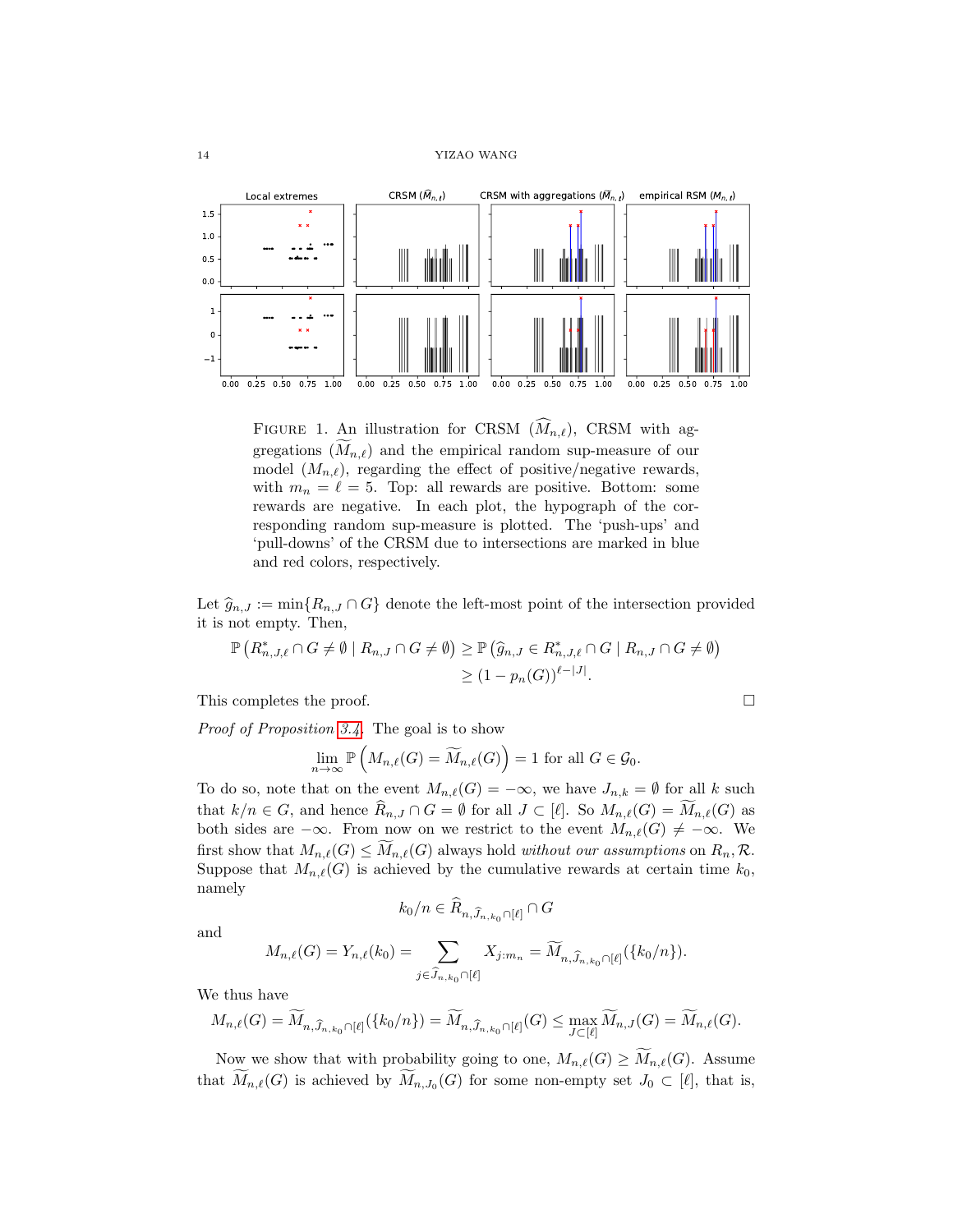$$
M_{n,\ell}(G) = M_{n,J_0}(G) = \sum_{j \in J_0} X_{j:m_n}
$$
. Then one can find

$$
k_1/n \in \widehat{R}_{n,J_0} \cap G \neq \emptyset
$$
 such that  $\widetilde{M}_{n,J_0}(G) = \widetilde{M}_{n,J_0}(\{k_1/n\}).$ 

It suffices to find such a  $k_1$  that in addition satisfies that  $J_{n,k_1} \cap [\ell] = J_0$ , or equivalently  $\widehat{R}^*_{n,J_0,\ell} \cap G \neq \emptyset$ . This latter event is contained in the event

$$
\bigcap_{\emptyset \subsetneq J \subsetneq [\ell]} \left\{ R_{n,J,\ell}^* \cap G \neq \emptyset \text{ or } R_{n,J} \cap G = \emptyset \right\}.
$$

Lemma [3.7](#page-12-0) entails that the above event has probability going to one as  $n \to \infty$ . This completes the proof.  $\hfill \square$ 

Next we deal with the middle part.

<span id="page-14-0"></span>**Lemma 3.8.** With  $\gamma \in (0, c_0/\alpha), \delta_n = n^{-\gamma}$ , we have that under the assumptions [\(3.1\)](#page-9-5) and [\(3.3\)](#page-9-6),

$$
\lim_{\ell \to \infty} \limsup_{n \to \infty} \mathbb{P}\left(\frac{1}{a_n} \max_{k/n \in G} |Z_{n,\ell}(k)| > \epsilon\right) = 0, \quad \text{for all } \epsilon > 0, G \in \mathcal{G}_0.
$$

Proof. Throughout we fix G. Consider

<span id="page-14-2"></span>
$$
\zeta_n(r) := \sum_{\ell+1 \leq j_1 < \cdots < j_r \leq m_n} \left( \prod_{s=1}^r \mathbf{1}_{\{|X_{j_s:m_n}/a_n| > \delta_n\}} \right) \mathbf{1}_{\{\bigcap_{s=1}^r \widehat{R}_{n,j_s} \cap G \neq \emptyset\}}.
$$

Then, the desired result follows from, for  $r > 1/(c_0 - \alpha \gamma)$ ,

(3.11) 
$$
\lim_{n \to \infty} \mathbb{P}(\zeta_n(r) > 0) = 0,
$$

which in words says that the probability that there are at least  $r$  different rewards collected by the middle process at certain time  $k \in \{0, 1, \ldots, n\}$ ,  $k/n \in G$ , goes to zero, and

<span id="page-14-1"></span>(3.12) 
$$
\lim_{\ell \to \infty} \limsup_{n \to \infty} \mathbb{P}\left(\frac{1}{a_n} \max_{k/n \in G} |Z_{n,\ell}(k)| > \epsilon, \zeta_n(r) = 0\right) = 0, \text{ for all } \epsilon > 0.
$$

For [\(3.12\)](#page-14-1), it suffices to notice that on the event  $\zeta_n(r) = 0$  at every location k there are at most  $r - 1$  different j among  $\ell + 1, \ldots, m_n$  such that  $k \in \widehat{R}_{n,j}$ . Therefore,

$$
\limsup_{n \to \infty} \mathbb{P}\left(\frac{1}{a_n} \max_{k/n \in G} |Z_{n,\ell}(k)| > \epsilon, \zeta_n(r) = 0\right)
$$
  
= 
$$
\limsup_{n \to \infty} \mathbb{P}\left(\frac{1}{a_n} \max_{k/n \in G} |Z_{n,\ell}(k)| > \epsilon \mid \zeta_n(r) = 0\right) \mathbb{P}(\zeta_n(r) = 0)
$$
  

$$
\leq \mathbb{P}\left(\mathfrak{p}^{-1/\alpha}(r-1)\Gamma_{\ell+1}^{-1/\alpha} > \epsilon\right),
$$

whence  $(3.12)$  follows. Now it remains to show  $(3.11)$ . Introduce

$$
\mathbb{P}\left(\bigcap_{j=\ell+1}^{\ell+r} \widehat{R}_{n,j} \cap G \neq \emptyset\right) = \mathbb{P}\left(R_{n,[r]} \cap G \neq \emptyset\right) =: \rho_n(r).
$$

Note that we always have

 $\lambda$ 

$$
\rho_n(r) \le \sum_{k/n \in G} \mathbb{P}\left(k/n \in R_{n,[r]}\right) \le (n+1) \max_{k/n \in G} p_n(k)^r = (n+1)p_n(G)^r \le Cn^{1-rc_0},
$$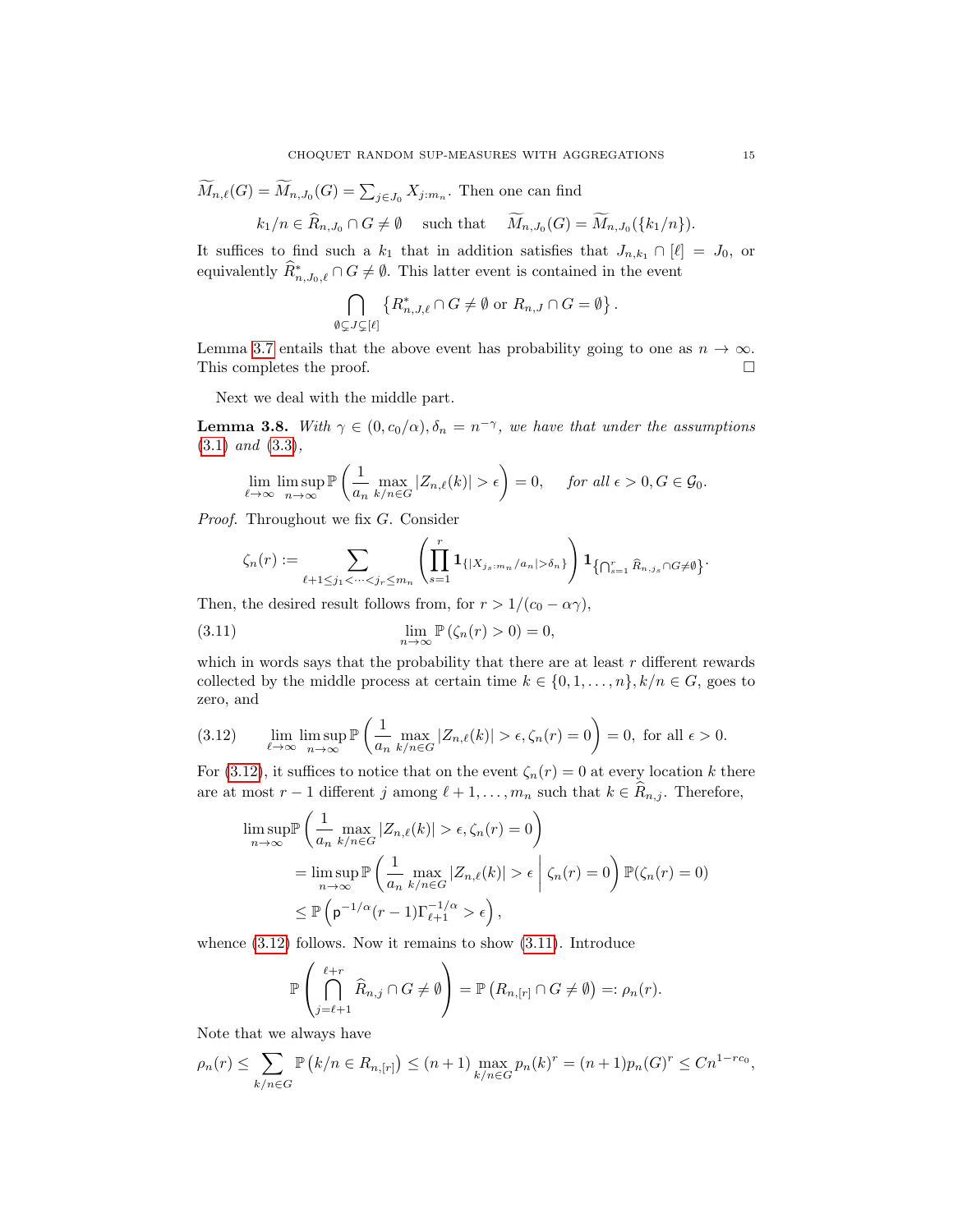the last step follows from the assumption [\(3.3\)](#page-9-6). Moreover,

$$
\mathbb{P}(\zeta_n(r) > 0) \leq \mathbb{E}\zeta_n(r) \leq \mathbb{E}\left(\sum_{1 \leq j_1 < \cdots < j_r \leq m_n} \prod_{s=1}^r \mathbf{1}_{\{|X_{j_s}| > a_n \delta_n\}} \mathbf{1}_{\{\bigcap_{s=1}^r \widehat{R}_{j_s} \cap G \neq \emptyset\}}\right)
$$
\n
$$
\leq {m_n \choose r} \cdot \mathbb{P}(|X_1| > a_n \delta_n)^r \cdot \rho_n(r).
$$

<span id="page-15-1"></span>Here and in a few places below, we shall discuss two situations  $a_n\delta_n \to \infty$  and  $\limsup_{n\to\infty} a_n \delta_n <\infty$ , respectively. Note that these two cases do not include the situation that  $\limsup_{n\to\infty} a_n \delta_n = \infty$  but  $a_n \delta_n \not\to \infty$ ; but the same conclusion for this third case can be derived from the first two by considering subsequences.

If  $\limsup_{n\to\infty} a_n \delta_n < \infty$ , then  $a_n$  is bounded by  $C\delta_n^{-1}$ , and  $(3.13)$  is bounded by  $C\delta_n^{-\alpha r}\rho_n(r) = Cn^{r\alpha\gamma+1-c_0r}$  up to a slowly-varying function in n, and the assumption  $r > 1/(c_0 - \alpha \gamma)$  guarantees that it goes to zero. If  $a_n \delta_n \to \infty$ , then [\(3.13\)](#page-15-1) is bounded from above by

$$
\frac{C}{r!}m_n^r(a_n\delta_n)^{-\alpha r}L^r(a_n\delta_n)\rho_n(r) \leq C\delta_n^{-\alpha r}\rho_n(r)\cdot \frac{m_n^r}{a_n^{\alpha r}}L^r(a_n)\frac{L^r(a_n\delta_n)}{L^r(a_n)}
$$
\n
$$
\leq C\delta_n^{-\alpha r}n^{\epsilon_1}\rho_n(r),
$$

for  $\epsilon_1 > 0$  arbitrarily small by Potter's bound (recall also [\(3.5\)](#page-9-9)). So the above is bounded by  $Cn^{r(\alpha\gamma-c_0)+1+\epsilon_1}$ . To complete the proof of [\(3.11\)](#page-14-2), it suffices to take  $\epsilon_1 > 0$  such that  $r(\alpha \gamma - c_0) + 1 + \epsilon_1 < 0$ .

Next we deal with the bottom part.

<span id="page-15-0"></span>**Lemma 3.9.** For all  $\alpha \geq 1$ ,  $\gamma \in (0, c_0/\alpha)$  with  $\delta_n = n^{-\gamma}$ , under assumptions [\(3.1\)](#page-9-5) and [\(3.3\)](#page-9-6), for all  $\ell \in \mathbb{N}$ ,

$$
\limsup_{n \to \infty} \mathbb{P}\left(\frac{1}{a_n} \max_{k/n \in G} |W_{n,\ell}(k)| > \epsilon\right) = 0 \text{ for all } \epsilon > 0.
$$

*Proof.* Notice also that for all  $\ell' \in \mathbb{N}$  fixed,  $\limsup_{n\to\infty} \mathbb{P}(|X_{\ell':m_n}|/a_n \leq \delta_n) = 0$ . Therefore, with

$$
V_{n,j}(k) := X_j \mathbf{1}_{\{|X_j|/a_n \leq \delta_n\}} \mathbf{1}_{\{k/n \in R_{n,j}\}},
$$

it suffices to focus on the event  $\{a_n^{-1} \max_{k/n \in G} |\sum_{j=1}^{m_n} V_{n,j}(k)| > \epsilon\}$ . Introduce (3.14)

<span id="page-15-3"></span>
$$
\widetilde{W}_n(k) := \sum_{j=1}^{m_n} (V_{n,j}(k) - \mathbb{E}V_{n,j}(k)) \quad \text{and} \quad b_n(k) := m_n p_n(k) \mathbb{E} \left( X_1 \mathbf{1}_{\{|X_1| \le a_n \delta_n\}} \right).
$$

We write

<span id="page-15-2"></span>
$$
\sum_{j=1}^{m_n} V_{n,j}(k) = \widetilde{W}_n(k) + b_n(k).
$$

We shall need below that for every  $\epsilon_1 > 0$  there exists a constant C such that

(3.15) 
$$
\mathbb{E}\left(|X_1|^{\alpha}\mathbf{1}_{\{|X_1|\leq a_n\delta_n\}}\right) \leq C a_n^{\epsilon_1} L(a_n), \alpha > 0.
$$

To see this, write  $F(x) = \mathbb{P}(|X_1| \leq x)$  and  $\overline{F}(x) = 1 - F(x) = x^{-\alpha}L(x)$  (recall [\(3.4\)](#page-9-3)). It suffices to consider that  $a_n\delta_n \to \infty$ . Consider then a slowly varying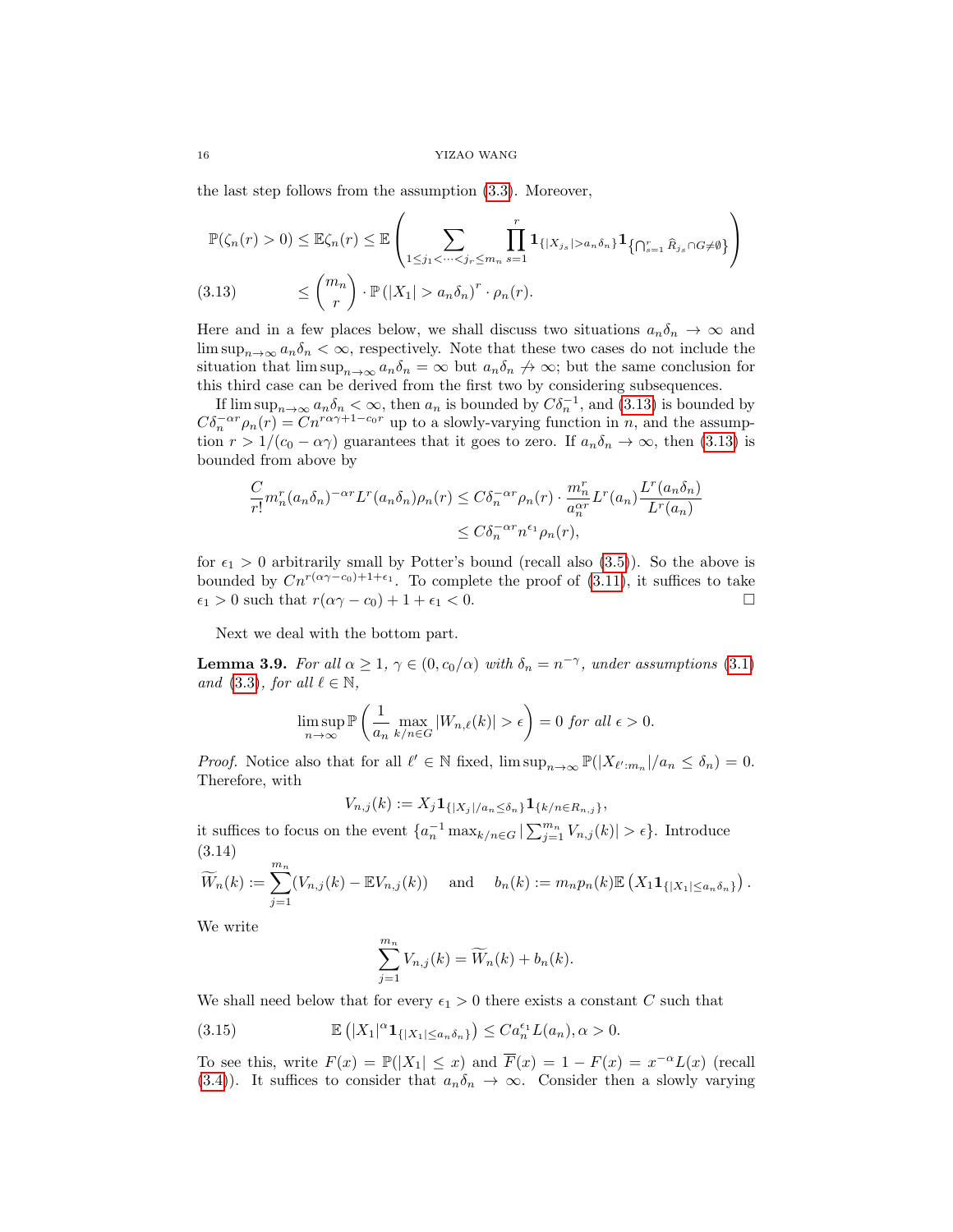sequence  $\{d_n\}_{n\in\infty}$  with  $d_n \to \infty$  and  $d_n = o(a_n\delta_n)$ ,

$$
\mathbb{E}\left(|X_1|^{\alpha}\mathbf{1}_{\{|X_1| \le a_n \delta_n\}}\right) = \int_0^{a_n \delta_n} x^{\alpha} dF(x) \le d_n^{\alpha} + \int_{d_n}^{a_n \delta_n} x^{\alpha} dF(x)
$$
  

$$
\le 2d_n^{\alpha} + \alpha \int_{d_n}^{a_n \delta_n} x^{\alpha-1} \overline{F}(x) dx
$$
  

$$
= 2d_n^{\alpha} + \alpha L(a_n) \int_{d_n}^{a_n \delta_n} \frac{x^{-1} L(x)}{L(a_n)} dx \le 2d_n^{\alpha} + C a_n^{\epsilon_1} L(a_n),
$$

where the second inequality is from integration by part, and the last step by Potter's bound. Assuming in addition that  $d_n^{\alpha} = o(a_n^{\epsilon_1} L(a_n))$  we have [\(3.15\)](#page-15-2).

We first show that the drift term is negligible:

(3.16) 
$$
\lim_{n \to \infty} \frac{1}{a_n} \max_{k/n \in G} |b_n(k)| = 0.
$$

In the case  $\alpha = 1$ , [\(3.16\)](#page-16-0) is obvious if  $\limsup_{n\to\infty} a_n \delta_n < \infty$ . So assume that  $a_n \delta_n \to \infty$ . By [\(3.15\)](#page-15-2), we have

<span id="page-16-0"></span>
$$
\frac{1}{a_n} \max_{k/n \in G} |b_n(k)| \leq \frac{m_n}{a_n} p_n(G) \mathbb{E} \left( |X_1| \mathbf{1}_{\{|X_1| \leq a_n \delta_n\}} \right) \leq C a_n^{\epsilon_1} p_n(G),
$$

which goes to zero if  $m_n$  (and hence  $a_n$ ) grows at any rate that is polynomial in n by taking  $\epsilon_1 > 0$  small enough. In the case  $\alpha > 1$ ,

<span id="page-16-1"></span>
$$
\frac{1}{a_n} \max_{k/n \in G} |b_n(k)| \leq \frac{m_n p_n(G)}{a_n} \cdot \mathbb{E}(|X_1|),
$$

so under the assumption that  $m_n \leq Cn^{\kappa}$  for all  $\kappa < c_0/(1-1/\alpha)$ , [\(3.16\)](#page-16-0) holds too. It remains to prove that for all  $\epsilon > 0$ ,

(3.17) 
$$
\limsup_{n \to \infty} \mathbb{P}\left(\frac{1}{a_n} \max_{k/n \in G} \left|\widetilde{W}_n(k)\right| > \epsilon\right) = 0.
$$

We shall first apply the union bound on the maximal probability of interest above

$$
\mathbb{P}\left(\frac{1}{a_n}\max_{k/n\in G}\left|\widetilde{W}_n(k)\right|>\epsilon\right)\leq (n+1)\max_{k/n\in G}\mathbb{P}\left(\frac{1}{a_n}\left|\widetilde{W}_n(k)\right|>\epsilon\right),\,
$$

and then establish below an exponential bound for the probability on the right-hand side. Note that for every  $n, k \in \mathbb{N}$ ,  $\{V_{n,j}(k)\}_{j\in\mathbb{N}}$  are i.i.d. and  $|V_{n,j}(k)| \leq a_n \delta_n$ . Introduce  $w_{n,\alpha}(k) = m_n \mathbb{E} V_{n,1}^2(k)$ . Then, Bernstein's inequality [\[7,](#page-24-9) Section 2.7] tells that

$$
(3.18) \qquad \mathbb{P}\left(\frac{1}{a_n}\left|\widetilde{W}_n(k)\right| \geq \epsilon\right) \leq 2\exp\left(-\frac{(a_n\epsilon)^2/2}{w_{n,\alpha}(k) + a_n\delta_n \cdot a_n\epsilon/3}\right).
$$

Assume that  $a_n \delta_n \to \infty$  for now. If  $\alpha < 2$ , then for  $k/n \in G$ ,

<span id="page-16-2"></span>
$$
w_{n,\alpha}(k) = m_n \mathbb{E} V_{n,1}^2(k) \le m_n \mathbb{E} \left( X_j^2 \mathbf{1}_{\{|X_j| \le a_n \delta_n\}} \right) \cdot p_n(G)
$$
  
\n
$$
\le C m_n (a_n \delta_n)^{2-\alpha} L(a_n \delta_n) p_n(G)
$$
  
\n
$$
\le C a_n^2 \delta_n^{2-\alpha} \frac{L(a_n \delta_n)}{L(a_n)} p_n(G) \le C a_n^2 \delta_n^{2-\alpha-\epsilon_1} p_n(G),
$$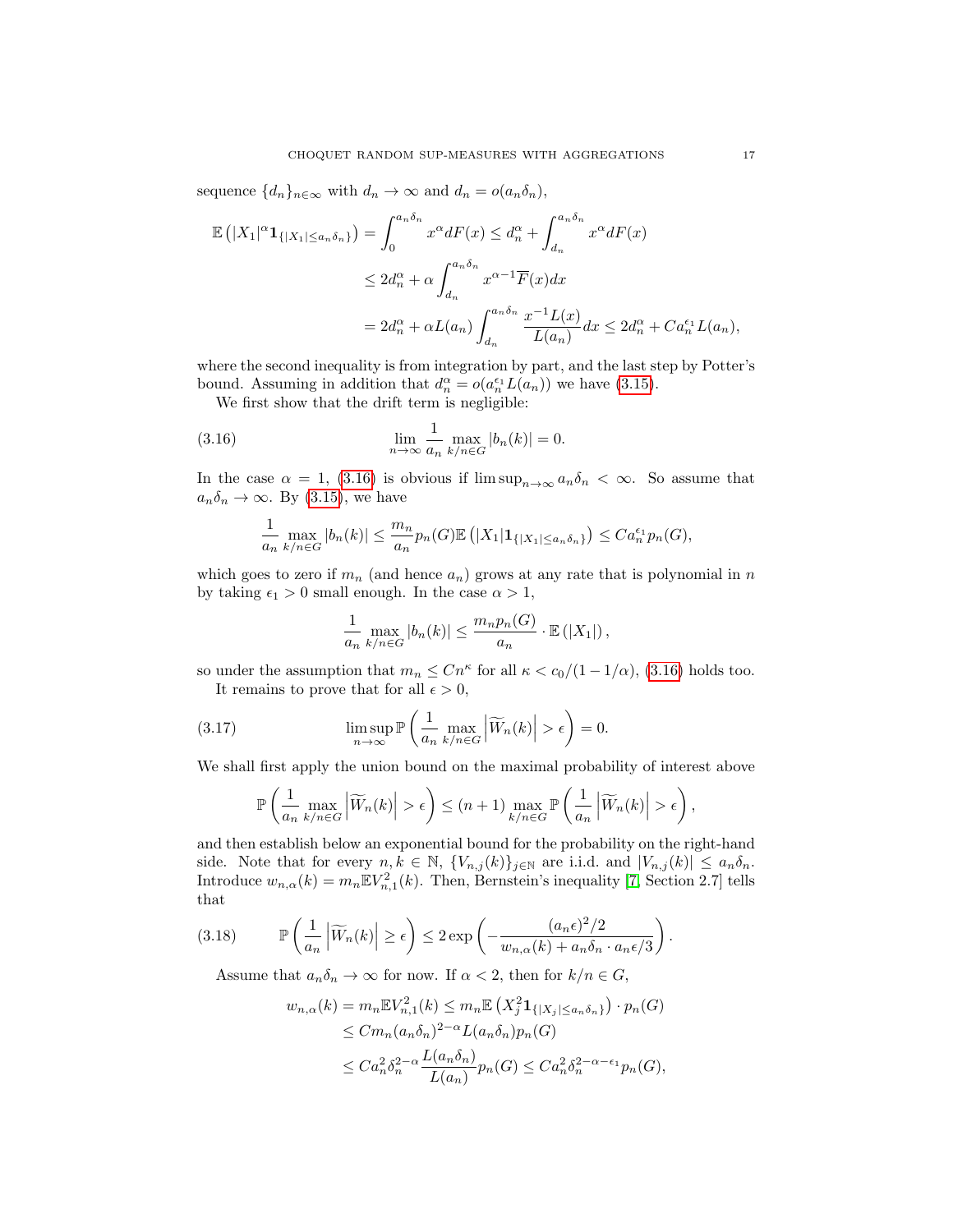for some  $\epsilon_1 \in (0, 2 - \alpha)$ , where the second inequality follows from Karamata's theorem, the third from the assumption [\(3.4\)](#page-9-3), and the last from Potter's bound. So

$$
\mathbb{P}\left(\frac{1}{a_n}\left|\widetilde{W}_n(k)\right|\geq \epsilon\right)\leq 2\exp\left(-\frac{C}{p_n(G)+\delta_n}\right), k/n\in G.
$$

Therefore [\(3.17\)](#page-16-1) holds.

If  $\alpha > 2$ ,  $\mathbb{E} V_{n,1}^2(k) \leq C p_n(G)$ , and hence  $w_{n,\alpha}(k) \leq C m_n p_n(G)$ . Thus [\(3.18\)](#page-16-2) says that

<span id="page-17-0"></span>(3.19) 
$$
\mathbb{P}\left(\frac{1}{a_n}\left|\widetilde{W}_n(k)\right| > \epsilon\right) \leq 2 \exp\left(-\frac{C}{m_n a_n^{-2} p_n(G) + \delta_n}\right), k/n \in G.
$$

Observe that  $m_n a_n^{-2} p_n(G) \leq C a_n^{\alpha-2} L^{-1}(a_n) p_n(G)$ , and that  $m_n \in RV_{\kappa}$  implies  $a_n \in RV_{\kappa/\alpha}$ . Therefore,  $m_n \leq Cn^{\kappa}$  with  $\kappa < c_0/(1-2/\alpha)$  implies [\(3.17\)](#page-16-1).

For  $\alpha = 2$ , if  $\mathbb{E}X_1^2 < \infty$ , then [\(3.19\)](#page-17-0) remains to hold, and  $m_n$  can grow at any polynomial rate by the same argument above. So assume  $\mathbb{E}X_1^2 = \infty$ . By [\(3.15\)](#page-15-2), we obtain a similar inequality as [\(3.19\)](#page-17-0), with  $m_na_n^{-2}p_n(G)$  replaced by  $m_n a_n^{-2+\epsilon_1} L(a_n) p_n(G) \leq C a_n^{\epsilon_1} p_n(G)$  (recall [\(3.5\)](#page-9-9)). Then [\(3.17\)](#page-16-1) still holds as long as  $m_n$  (and hence  $a_n$ ) grows no faster than any polynomial rate, as  $\epsilon_1 > 0$  can be arbitrarily small.

We have proved [\(3.17\)](#page-16-1) under the assumption that  $a_n\delta_n \to \infty$ . In the case  $\limsup_{n\to\infty} a_n \delta_n <\infty$ , one can use the upper bounds for  $w_{n,\alpha}(k)/a_n^2$  as before. This completes the proof.

*Proof of Theorem [3.2.](#page-9-2)* Recall the convergence-determining class  $\mathcal{G}_0$  in [\(2.1\)](#page-5-2). It suffices to show that, for all  $d \in \mathbb{N}$  and all disjoint open intervals  $G_i \in \mathcal{G}_0$ ,  $i = 1, \ldots, d$ ,

$$
\left(\frac{1}{a_n}M_n(G_1),\cdots,\frac{1}{a_n}M_n(G_d)\right)\Rightarrow \left(\mathcal{M}_{\alpha,\mathcal{R}}^{Ca}(G_1),\cdots,\mathcal{M}_{\alpha,\mathcal{R}}^{Ca}(G_d)\right)
$$

as  $n \to \infty$ . By Proposition [2.2,](#page-7-0) we have  $\mathcal{M}_{\ell}^{(p)} \Rightarrow p^{1/\alpha} \mathcal{M}_{\alpha,\mathcal{R}}^{Ca}$ . For the sake of simplicity, assume that  $\mathbb{P}(\mathcal{R} \cap G_i \neq \emptyset) > 0$  for all  $i = 1, ..., d$ , whence  $\lim_{\ell\to\infty}$  lim sup<sub>n→∞</sub>  $\mathbb{P}(M_{n,\ell}(G_i) = -\infty$  or  $M_n(G_i) = -\infty) = 0$ . By Proposition [3.4,](#page-11-0) we have for all  $\ell \in \mathbb{N}$ ,

$$
\left(\frac{1}{a_n}M_{n,\ell}(G_1),\cdots,\frac{1}{a_n}M_{n,\ell}(G_d)\right)\Rightarrow \left(\mathsf{p}^{-1/\alpha}\mathcal{M}_{\ell}^{(\mathsf{p})}(G_1),\cdots,\mathsf{p}^{-1/\alpha}\mathcal{M}_{\ell}^{(\mathsf{p})}(G_d)\right).
$$

Then, by [\[6,](#page-24-4) Theorem 3.2], it remains to check that for any  $\epsilon > 0$ , (3.20)

<span id="page-17-1"></span>
$$
\lim_{\ell \to \infty} \limsup_{n \to \infty} \mathbb{P}\left(\frac{1}{a_n}|M_n(G) - M_{n,\ell}(G)| > \epsilon, M_{n,\ell}(G) \neq -\infty, M_n(G) \neq -\infty\right) = 0.
$$

For  $\alpha < 1$ , for any  $x > 0$ , observe that (i) restricted to the event  $M_{n,\ell}(G) \neq -\infty$ and  $M_n(G) \neq -\infty$ ,  $|M_n(G) - M_{n,\ell}(G)| \leq \sum_{j=\ell+1}^{m_n} |X_{j:m_n}|$ , (ii) for every  $x > 0$ ,

$$
\lim_{\ell \to \infty} \mathbb{P}\left(\sum_{j=\ell+1}^{m_n} |X_{j:m_n}| \le \sum_{j=1}^{m_n} |X_j| \mathbf{1}_{\{|X_j| \le a_n x\}}\right) = 1,
$$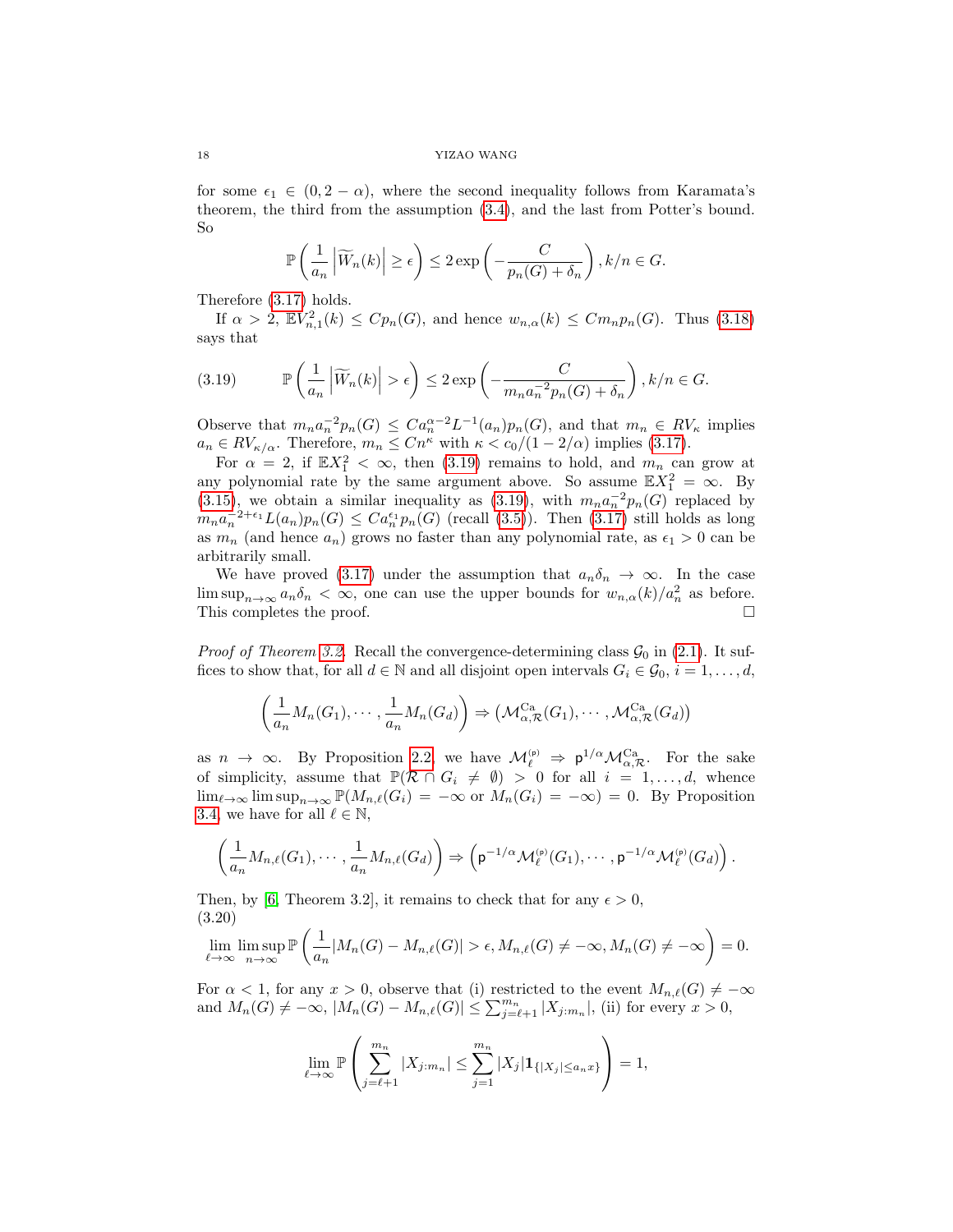and (iii) for every  $\epsilon$  fixed, there exists a constant C such that for n large enough (depending on  $x$ ),

$$
\limsup_{n \to \infty} \mathbb{P}\left(\frac{1}{a_n} \mathbb{E}\left|\sum_{j=1}^{m_n} |X_j| \mathbf{1}_{\{|X_j| \le a_n x\}}\right| > \epsilon\right) \le \frac{1}{\epsilon} \limsup_{n \to \infty} \frac{m_n}{a_n} \mathbb{E}\left(|X_1| \mathbf{1}_{\{|X_1| \le a_n x\}}\right)
$$
\n
$$
= \frac{C}{\epsilon} \limsup_{n \to \infty} \frac{m_n}{a_n} (a_n x)^{1-\alpha} L(a_n x)
$$
\n
$$
= \frac{C}{\epsilon} x^{1-\alpha}.
$$

Taking  $x \downarrow 0$  and combining the three facts above complete the proof of [\(3.20\)](#page-17-1) for  $\alpha < 1$ . For  $\alpha \geq 1$ , restricted to the event  $M_{n,\ell}(G) \neq -\infty$  and  $M_n(G) \neq -\infty$  we write

$$
|M_n(G) - M_{n,\ell}(G)| \le \max_{k/n \in G} (|Z_{n,\ell}(k)| + |W_{n,\ell}(k)|).
$$

The desired  $(3.20)$  follows from Lemma [3.8](#page-14-0) and Lemma [3.9.](#page-15-0)

<span id="page-18-1"></span>Remark 3.10. We did not search for the most general assumption. For example, from the proof it is clear that in the case  $\alpha \geq 1$ , we could introduce a drift in the empirical random sup-measure

$$
M_n(\cdot) := \max_{\substack{k \in \{0,\ldots,n\} \\ k/n \in \cdot, J_{n,k} \neq \emptyset}} \left( \sum_{j \in J_{n,k}} X_j - b_n(k) \right),
$$

with  $b_n(k)$  as in [\(3.14\)](#page-15-3). In this way, for the bottom part it suffices to consider now

$$
W_{n,\ell}(k) := \sum_{j \in \widehat{J}_{n,k} \setminus [\ell]} X_{j:m_n} \mathbf{1}_{\{|X_{j:m_n}|/a_n \le \delta_n\}} - b_n(k).
$$

The same analysis goes through for the rest and there is no need to guarantee [\(3.16\)](#page-16-0), and hence the assumption [\(3.6\)](#page-9-7) can be dropped. As a consequence, the same convergence holds with  $m_n$  grows at any rate for  $\alpha < 2$ , and any polynomial rate  $n^{\kappa}$  with  $\kappa \in (0, c_0/(1-2/\alpha))$  for  $\alpha \geq 2$  (the only place this is needed is when showing [\(3.19\)](#page-17-0)). However, there seems to be no canonical way to pick  $b_n(k)$  which depends on  $\delta_n$ .

One can also see that  $\delta_n = n^{-\gamma}$  is chosen for convenience. One may take  $p_n(G)$ and  $\delta_n$  to be slowly varying function and establish the same convergence for appropriately chosen  $m_n, a_n$  under suitable conditions. The exact conditions would involve slowly-varying functions, and we do not pursue.

### 4. Examples

<span id="page-18-0"></span>Here we present a few examples for our framework. For each example, we first introduce the random closed set  $\mathcal R$  in  $\mathcal M^{\text{Ca}}_{\alpha,\mathcal R}$  and then  $R_n$  (and the discrete model behind) so that Assumption [3.1](#page-9-1) can be verified and Theorem [3.2](#page-9-2) can be applied. Throughout,  $\{\Gamma_j\}_{j\in\mathbb{N}}$  are consecutive arrival times of a standard Poisson process, independent from all other random variables. The first two examples are CRSMs without aggregations. We represent random sup-measures as in  $SM(E, \mathbb{R}_+)$  for the sake of simplicity (see Remark [2.1\)](#page-6-4).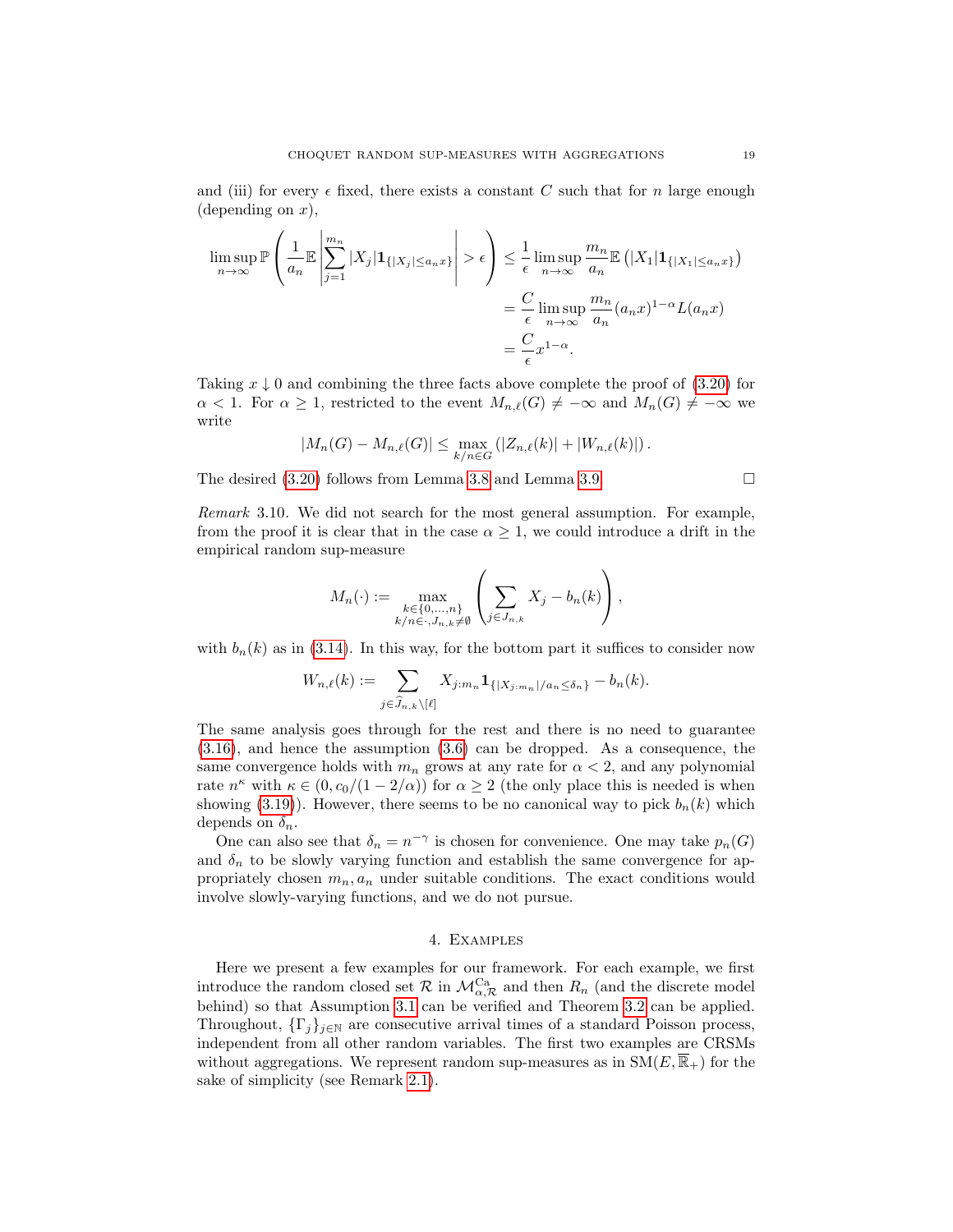4.1. Independently scattered random sup-measures. An independently scattered  $\alpha$ -Fréchet random sup-measures  $(\alpha > 0)$  on [0, 1] with Lebesgue control measure takes the form

$$
\mathcal{M}_{\alpha}^{\mathrm{is}}(\cdot) \stackrel{d}{=} \sup_{j \in \mathbb{N}} \frac{1}{\Gamma_j^{1/\alpha}} \mathbf{1}_{\{\mathcal{V}_j \in \cdot\}}.
$$

Here, we take  $\{\mathcal{V}_j\}_{j\in\mathbb{N}}$  as i.i.d. uniform random variables on [0, 1], independent from  $\{\Gamma_j\}_{j\in\mathbb{N}}$ . With probability one the random closed sets do not intersect. This is the same as an  $(\alpha, \mathcal{R})$ -CRSM with  $\mathcal{R} \stackrel{d}{=} \{ \mathcal{V}_1 \}$ . To put this example into our aggregation framework, we simply consider  $V_n$  to be uniformly distributed over  $\{0, 1, \ldots, n\}/n$ . Then  $R_n := \{V_n\} \Rightarrow \{V_1\}$  in  $\mathcal{F}([0,1])$ . All the assumptions are trivial to verify. It is quite straightforward to see that this example can be extended to more general control measure  $\nu$ , instead of Lebesgue, on [0, 1] such that,  $\nu$  has a density that is continuous on [0, 1] (and hence bounded), with  $V_n$  accordingly constructed. We omit the details.

<span id="page-19-0"></span>4.2. Karlin random sup-measures. The  $\alpha$ -Fréchet Karlin random sup-measure on [0, 1] with control measure  $\nu$  and parameter  $\beta \in (0,1)$ , denoted by  $\mathcal{M}_{\alpha,\beta}^{K}$  has several representations [\[16\]](#page-25-5). For the sake of simplicity, assume that  $\nu$  is a probability measure on [0, 1]. Introduce

$$
\mathcal{R}_{\beta}^{\mathrm{K}} \stackrel{d}{=} \bigcup_{k=1}^{Q_{\beta}} \{ \mathcal{V}_k \},
$$

where  $\beta \in (0,1)$ ,  $Q_{\beta}$  is the Sibuya distribution [\[38\]](#page-26-5) determined by  $\mathbb{E}z^{Q_{\beta}} = 1 (1-z)^{\beta}$  for  $z \in [0,1]$ , and  $\{\mathcal{V}_k\}_{k \in \mathbb{N}}$  be i.i.d. random element in  $[0,1]$  with law  $\nu$ independent from  $Q_{\beta}$ . Assuming that  $\nu$  as a continuous density function on [0, 1], the independent copies do not intersect with probability one. Then, the Karlin random sup-measure can be defined as

$$
\mathcal{M}_{\alpha,\beta}^{\mathrm{K}}(\cdot) := \mathcal{M}_{\alpha,\mathcal{R}_{\beta}^{\mathrm{K}}}^{\mathrm{C}}(\cdot) \stackrel{d}{=} \sup_{j \in \mathbb{N}} \frac{1}{\Gamma_{j}^{1/\alpha}} \mathbf{1}_{\left\{\mathcal{R}_{\beta,j}^{\mathrm{K}} \cap \cdot \neq \emptyset\right\}}
$$

with  $\{ \mathcal{R}^{\rm K}_{\beta,j} \}_{j \in \mathbb{N}}$  as i.i.d. copies of  $\mathcal{R}^{\rm K}_{\beta}$ . Note that  $Q_{\beta} \Rightarrow 1$  as  $\beta \uparrow 1$ , so  $\mathcal{R}^{\rm K}_1 \stackrel{d}{=} {\mathcal{V}_1}$ and  $\mathcal{M}_{\alpha,1}^{\mathrm{K}} \stackrel{d}{=} \mathcal{M}_{\alpha}^{\mathrm{is}}$ .

Now to put this random sup-measure into our aggregation framework, it suffices to find discrete random variables  $V_n \in \{0, \ldots, n\}/n$  such that  $V_n \Rightarrow V_1$ , and consider its i.i.d. copies  $\{V_{n,i}\}_{i\in\mathbb{N}}$ , independent from a Sibuya random variable  $Q_{\beta}$ . Then,  $\bigcup_{i=1}^{Q_{\beta}} \{V_{n,i}\}\Rightarrow \mathcal{R}_{\beta}^{\mathrm{K}}$  in  $\mathcal{F}([0,1])$ . We verify the assumptions for  $\nu =$  Leb, and in this case recall that  $V_n$  is uniformly distributed over  $\{0,\ldots,n\}/n$ . Then notice

$$
p_n(k) = \mathbb{P}\left(\frac{k}{n} \in R_n\right) = \mathbb{E}\left(1 - \mathbb{P}\left(V_{n,1} \neq \frac{k}{n}\right)^{Q_\beta}\right) = \mathbb{P}\left(V_{n,1} = \frac{k}{n}\right)^\beta,
$$

and thus  $p_n(G) = (n+1)^{-\beta}$ . One can verify similarly that Assumption [3.1](#page-9-1) remains true as long as  $\nu$  has a continuous and bounded density on [0, 1].

*Remark* 4.1. The Karlin random sup-measure was introduced in [\[16\]](#page-25-5) for  $E = \mathbb{R}_+$ and  $\nu$  as the Lebesgue measure. The extension to more general  $\nu$  is obvious. However, the model here that leads to the Karlin random sup-measure is much simpler than the discrete-time model investigated in [\[16,](#page-25-5) [21\]](#page-25-15). In [\[16\]](#page-25-5), instead of aggregation over a family of  $m_n$  i.i.d. chains of rewards, the model therein can be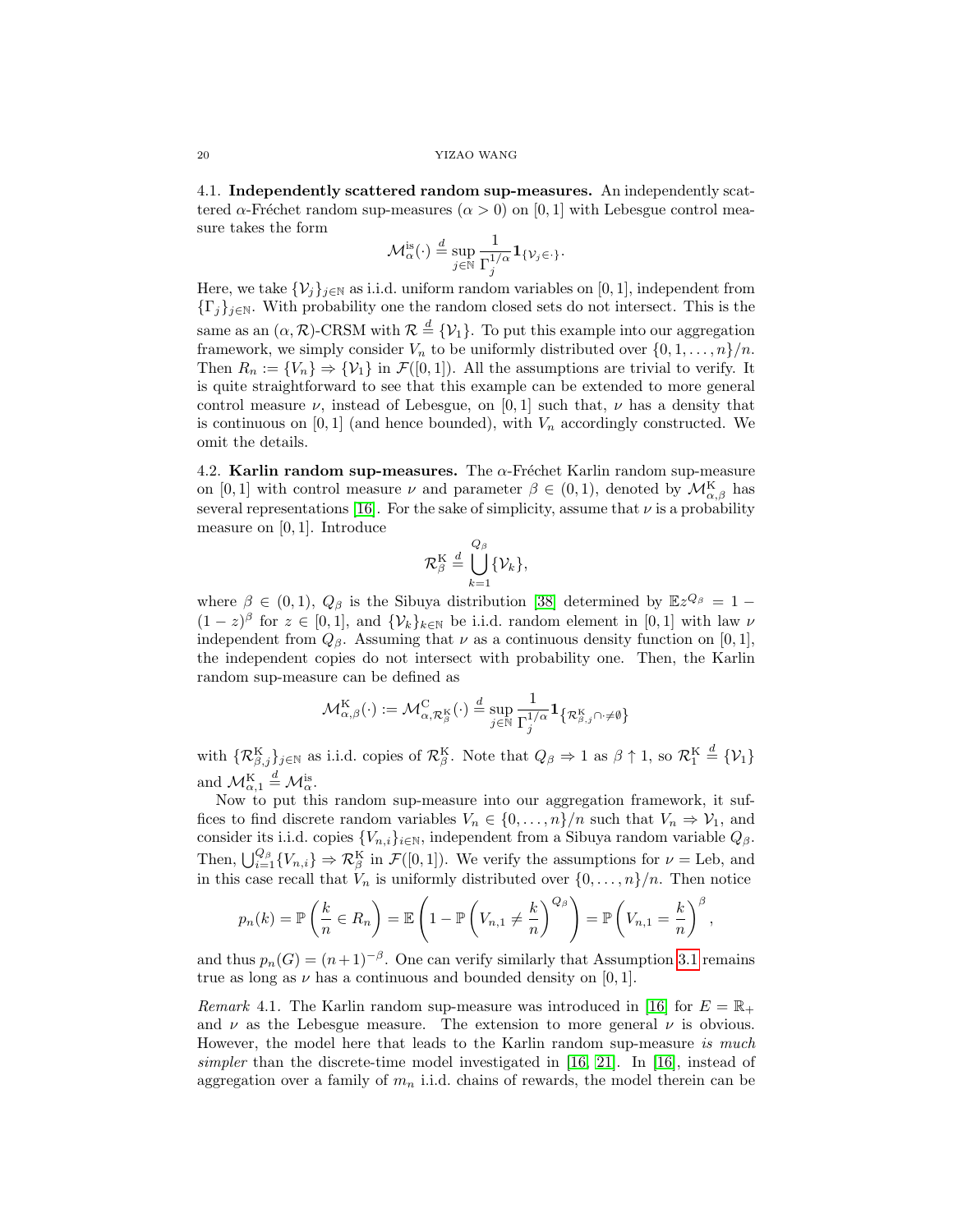viewed as an aggregation of a random number, say  $K_n$ , of reward chains, where the rewards are i.i.d. with regularly-varying tails, but the reward times  $\{R_{n,j}\}_{j=1,\ldots,K_n}$ are dependent and mutually exclusive. See [\[16\]](#page-25-5) for more details.

<span id="page-20-0"></span>4.3. Stable-regenerative random sup-measures. By stable-regenerative random sup-measures we refer to three subclasses of CRSMs with aggregations, where in each case  $\mathcal R$  is based on a variation of the stable-regenerative set. For all three CRSMs with aggregations, aggregations occur with probability one for  $\beta > 1/2$ , due to the almost-sure intersection of the underlying random closed sets.

Standard stable-regenerative sets (starting from the origin). Let  $\mathcal{R}^{\text{sr}}_{\beta}$  be an ordinary  $\beta$ -stable regenerative set. This can be defined in law as the closure of the image of a  $\beta$ -stable subordinator [\[5,](#page-24-10) [18\]](#page-25-16). So  $\mathcal{R}^{sr}_{\beta}$  is a random closed set in  $[0,\infty)$  and 0 is a fixed point ( $\mathbb{P}(0 \in \mathcal{R}_{\beta}^{\text{sr}}) = 1$ ). Let  $\mathcal{R}_{\beta}^{\text{sr}}$  and  $\{\mathcal{R}_{\beta,j}^{\text{sr}}\}_{j \in \mathbb{N}}$  be i.i.d.  $\beta$ -stable regenerative sets. It is well known [\[5\]](#page-24-10) that with

<span id="page-20-1"></span>(4.1) 
$$
\bigcap_{j=1}^{\ell} \mathcal{R}_{\beta,j}^{\text{sr}} \stackrel{d}{=} \begin{cases} \mathcal{R}_{\beta_{\ell}}^{\text{sr}} & \text{if } \beta_{\ell} \in (0,1), \\ \emptyset & \text{otherwise}, \end{cases} \text{ with } \beta_{\ell} := \ell \beta - \ell + 1 \in (0,1).
$$

The random sup-measure in this case is

$$
\mathcal{M}_{\alpha,\beta}^{\mathrm{sr}}(\cdot) := \mathcal{M}_{\alpha,\mathcal{R}_{\beta}^{\mathrm{sr}}}^{\mathrm{Ca}}(\cdot) \stackrel{d}{=} \sup_{t \in \cdot} \sum_{j=1}^{\infty} \frac{1}{\Gamma_j^{1/\alpha}} \mathbf{1}_{\left\{t \in \mathcal{R}_{\beta,j}^{\mathrm{sr}}\right\}},
$$

the right-hand side above uses the representation involving upper-semi-continuous functions (similar to [\(4.5\)](#page-21-1) below as first introduced in the literature).

Now we look at the corresponding discrete model. It is well known that  $\mathcal{R}_{\beta}^{\text{sr}}$ arises as the scaling limit of the set of renewal times of a renewal process with regularly varying inter-arrival renewal times. In particular, consider i.i.d.  $\{Y_n\}_{n\in\mathbb{N}}$ taking values in N, and

<span id="page-20-2"></span>(4.2) 
$$
\boldsymbol{\tau} \equiv \{\tau_j : j = 0, 1, \dots\} \text{ with } \tau_0 := 0, \tau_j := Y_1 + \dots + Y_j, j \in \mathbb{N}.
$$

So  $\tau$  is the collection of all renewal times, and it is well known that  $R_n := \tau/n \cap$  $[0,1] \Rightarrow \mathcal{R}_{\beta}^{\text{sr}} \cap [0,1]$  [\[18,](#page-25-16) Appendix A.5]. To put this example into our aggregation framework, we shall consider  $E = (0, 1]$  and exclude the origin in particular, as obviously  $0 \in R_n$  and at  $k = 0$  all the rewards will be collected, implying an asymptotic behavior that is qualitatively different from those at other times  $k/n \in$  $\{1,\ldots,n\}.$ 

Now we verify our assumptions. Note that  $p_n(k) = \mathbb{P}(k \in \tau) \equiv u(k)$  is nothing but the renewal mass function of the renewal process, which has been well investigated in the literature. In particular, it follows from [\[15\]](#page-25-17) that with  $p_Y(k) \equiv \mathbb{P}(Y = k)$  under the assumption

<span id="page-20-3"></span>(4.3) 
$$
\overline{F}_Y(n) \equiv \mathbb{P}(Y > n) \sim n^{-\beta} L(n)
$$
 and  $\sup_{n \in \mathbb{N}} \frac{np_Y(n)}{\overline{F}_Y(n)} < \infty$ ,

we have

<span id="page-20-4"></span>(4.4) 
$$
u(n) = \mathbb{P}(n \in \tau) \sim n^{\beta - 1} \frac{\Gamma(1 - \beta)}{\Gamma(\alpha)L(n)} \text{ as } n \to \infty.
$$

Now the assumption  $(3.3)$  follows as G is an interval bounded away from zero. It remains to verify the intersection convergence [\(3.2\)](#page-9-4). Indeed, let  $\{R_{n,j}\}_{j\in\mathbb{N}}$  be i.i.d. copies of  $R_n$  and  $R_{n, [\ell]} = \bigcap_{j=1}^{\ell} R_{n,j}$  as before. It suffices to remark that, with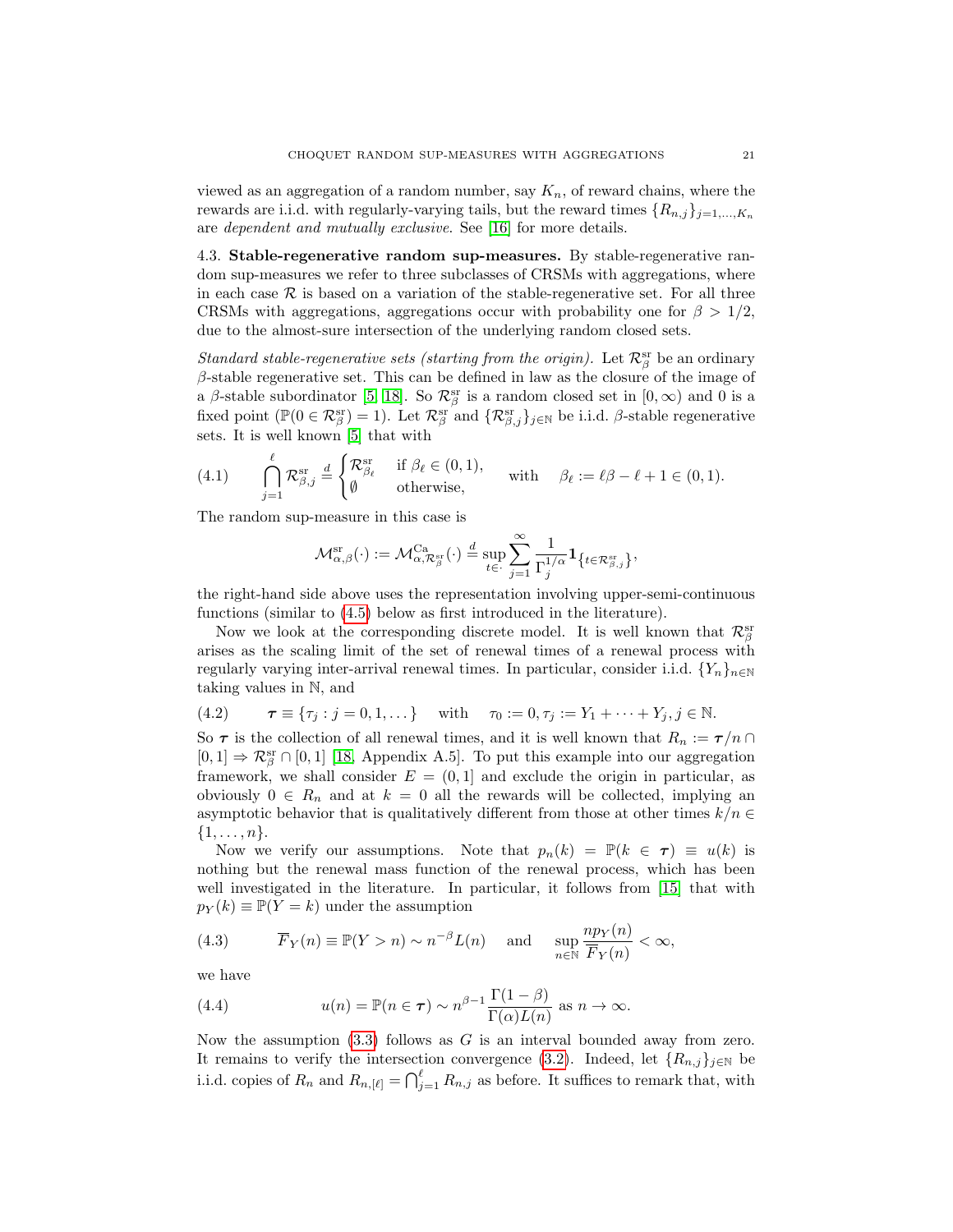#### 22 YIZAO WANG

 $\beta_\ell \in (0, 1)$ , the simultaneous renewals of  $\ell$  i.i.d. renewal processes with parameter β form a renewal process with parameter  $\beta_{\ell}$ , so  $R_{n,[\ell]}$  has the same law  $(\tau_{\beta_{\ell}} \cap$  $\{0, \ldots, n\}/n$ . (For details, see [\[37,](#page-26-0) Appendix A].) With  $\beta_{\ell} \leq 0$ ,  $\bigcap_{j=1}^{\ell} \mathcal{R}^{\text{sr}}_{\beta,j} = \{0\}$ almost surely, and hence  $R_{n, [\ell]} \Rightarrow \{0\}$  [\[37,](#page-26-0) Theorem 2.1].

Randomly shifted stable-regenerative sets. Introduce  $\mathcal{R}^{\text{srs}}_{\beta} := \mathcal{V}_{\beta} + \mathcal{R}^{\text{sr}}_{\beta}$ , where  $\mathcal{R}^{\text{sr}}_{\beta}$  is as above and  $\mathcal{V}_{\beta}$  is a random variable taking values in [0, 1] with probability density function  $(1 - \beta)v^{-\beta}dv$ , independent from  $\mathcal{R}_{\beta}^{\text{sr}}$ . Then,

<span id="page-21-1"></span>(4.5) 
$$
\mathcal{M}_{\alpha,\beta}^{\text{srs}}(\cdot) := \mathcal{M}_{\alpha,\mathcal{R}_{\beta}^{\text{srs}}}^{\text{Ca}}(\cdot) \stackrel{d}{=} \sup_{t \in \cdot} \sum_{j=1}^{\infty} \frac{1}{\Gamma_j^{1/\alpha}} \mathbf{1}_{\left\{t \in \mathcal{R}_{\beta,j}^{\text{srs}}\right\}},
$$

where  $\{\mathcal{R}_{\beta,j}\}^{\text{srs}}$  are i.i.d. copies of  $\mathcal{R}_{\beta}^{\text{srs}}$ , independent from  $\{\Gamma_j\}_{j\in\mathbb{N}}$ . This random sup-measure was introduced in [\[37\]](#page-26-0), and therein the dichotomy [\(4.1\)](#page-20-1) with  $\mathcal{R}_{\beta}^{\rm sr}$ replaced by  $\mathcal{R}_{\beta}^{srs}$  was proved to remain true. So for  $\beta > 1/2$  aggregations occur with probability one.

To put this in our aggregation framework, one might modify the construction of the previous example, by introducing in addition an appropriate discretization of  $V_\beta$ . Alternatively, there is a canonical construction of  $R_n \Rightarrow \mathcal{R}^{\text{srs}}_\beta$  in  $\mathcal{F}([0,1]),$ in view of renewal times of certain dynamical systems from infinite ergodic theory. Such a construction has played a crucial role in the studies of a large family of stable processes with long-range dependence in [\[23,](#page-25-6) [29,](#page-25-7) [35,](#page-26-1) [37\]](#page-26-0). We refer to the presentations therein (and Assumption [3.1](#page-9-1) was known to hold).

Remark 4.2. Figure [2](#page-22-0) provides an illustration comparing  $\mathcal{M}_{\alpha}^{is}$  (independently scattered),  $\mathcal{M}_{\alpha,\mathcal{R}}^{\mathcal{C}}$  and  $\mathcal{M}_{\alpha,\mathcal{R}}^{\mathcal{C}a}$ , the last two using  $\mathcal{R} = \mathcal{R}_{\beta}^{\text{srs}}$ , where for each random sup-measure, a realization of the underlying point process  $(1.1)$ ,  $(1.5)$ ,  $(1.8)$  respectively and the corresponding hypograph of the random sup-measure are provided. Recall that for every sup-measure  $m$ , there exists a unique upper-semi-continuous function f (known as the sup-derivative of m) such that  $m(\cdot) = \sup_{t \in \mathcal{F}} f(t)$ , and the corresponding unique hypograph of m is the closed set hypo $(m) := \{(u, x) \in$  $[0,1] \times \overline{\mathbb{R}}_+ : x \leq f(u)$ . With the same  $\alpha, \mathcal{R}, \mathcal{M}_{\alpha,\mathcal{R}}^{\mathcal{C}}$  and  $\mathcal{M}_{\alpha,\mathcal{R}}^{\mathcal{C}^a}$  can be coupled by using the right-hand sides of [\(1.4\)](#page-2-0) and [\(1.7\)](#page-3-1) as definitions sharing the same  $\{(\Gamma_{\ell}, \mathcal{R}_{\ell})\}_{\ell \in \mathbb{N}}$ . In this way almost surely  $\mathcal{M}_{\alpha,\mathcal{R}}^{\mathcal{C}}(A) \leq \mathcal{M}_{\alpha,\mathcal{R}}^{\mathcal{C}_{a}}(A)$  for all  $A \subset [0,1],$ or equivalently hypo $(\mathcal{M}_{\alpha,\mathcal{R}}^C) \subset \text{hypo}(\mathcal{M}_{\alpha,\mathcal{R}}^{Ca})$ , as illustrated in Figure [2.](#page-22-0) In words, hypo( $\mathcal{M}_{\alpha,\mathcal{R}}^{\text{Ca}}$ ) is obtained by pushing upwards hypo( $\mathcal{M}_{\alpha,\mathcal{R}}^{\text{C}}$ ) at those locations where intersections and hence aggregations occur (e.g. from the value  $\max\{\Gamma_i^{-1/\alpha},\Gamma_j^{-1/\alpha}\}$ at  $\mathcal{R}_i \cap \mathcal{R}_j$  up to  $\Gamma_i^{-1/\alpha} + \Gamma_j^{-1/\alpha}$ ).

<span id="page-21-0"></span>Remark 4.3. There is a natural connection between Theorem [3.2](#page-9-2) and [\[37\]](#page-26-0). Assume  $\alpha \in (0, 2)$  and write

$$
\zeta_{m,n}(k) := \sum_{j=1}^m X_j \mathbf{1}_{\{k \in R_{n,j}\}}.
$$

Under mild assumption and with  $n \in \mathbb{N}$  fixed, after appropriate normalization  $\{\zeta_{m,n}(k)\}_{k=0,\ldots,n}$  converges in distribution as  $m \to \infty$  to a stable (non-Gaussian) process, say  $\{\mathcal{X}_n(k)\}_{k=0,\ldots,n}$ . Then the relation between Theorem [3.2](#page-9-2) and the limit theorem in [\[37\]](#page-26-0) can be summarized as the following diagram.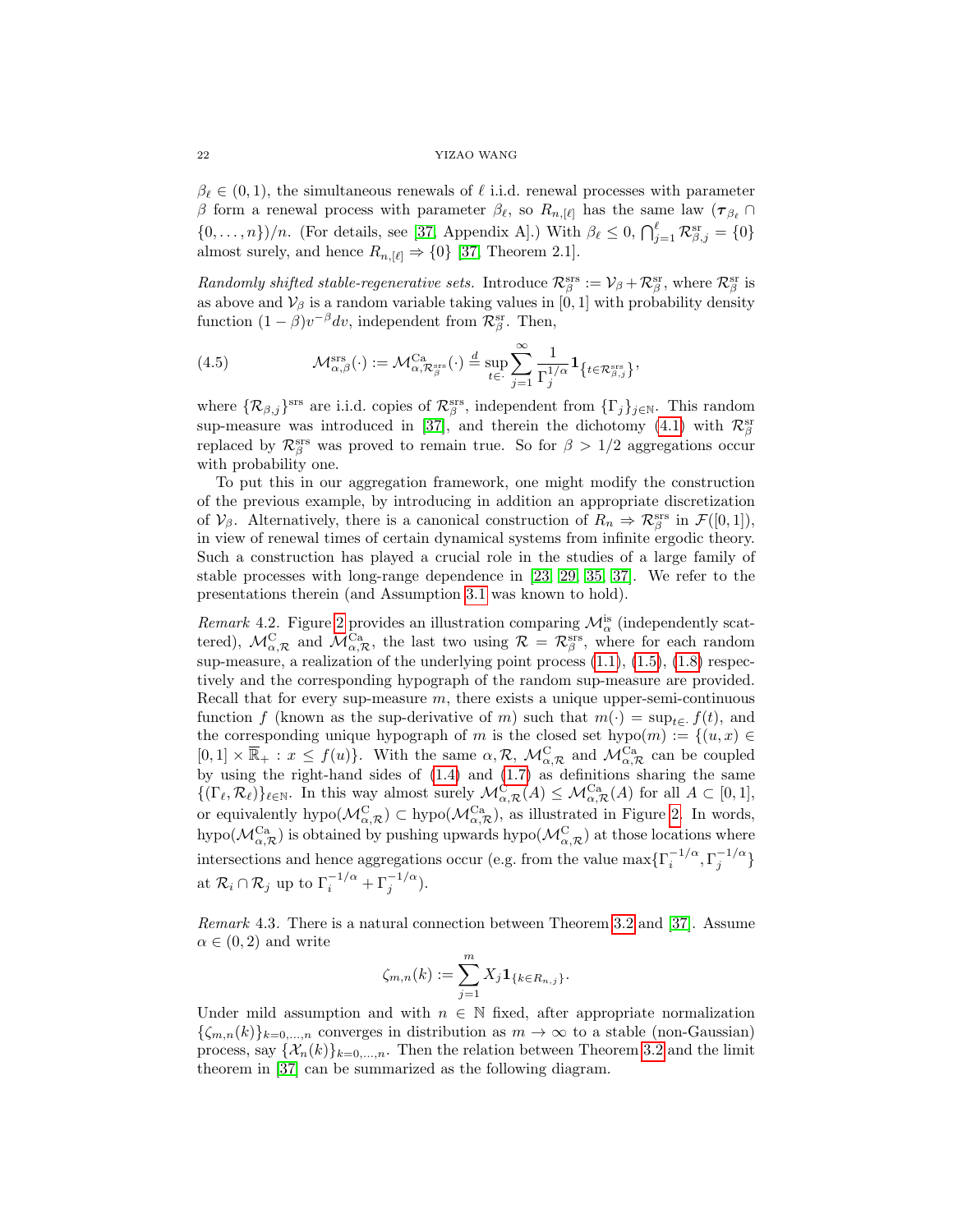

<span id="page-22-0"></span>Figure 2. Illustrations of random sup-measures. Top: the underlying point processes (magnitudes  $(y\text{-axis})$  and locations  $(x\text{-}$ axis) of extremes). Bottom: the corresponding hypographs. Left:  $\mathcal{M}_{\alpha}^{is}$ , middle (and right): CRSM (with aggregations) with  $\mathcal{R} \stackrel{d}{=}$  $\mathcal{R}_{\beta}^{\text{srs}}, \beta = 0.6$ . The top  $m = 20$  largest values  $\{\Gamma_i^{-1/\alpha}\}_{i=1,\dots,m}$ and their locations are illustrated. For CRSM, the extremes corresponding to intersections  $\{\mathcal{R}_i \cap \mathcal{R}_j\}_{1 \leq i < j \leq m}$  are marked by red crosses, and the corresponding 'push-ups' of the hypographs are marked in blue color. In each case discrete random closed sets  $R_{n,j} \subset \{0, \ldots, n\}/n, j = 1, \ldots, m$  are used (with  $n = 400$ ) to approximate the corresponding  $\{\mathcal{R}_j\}_{j=1,\dots,m}$  and their intersections.

$$
\{ \zeta_{m,n}(k) \}_{k=0,\ldots,n} \xrightarrow{\text{empirical RSM, } m,n \to \infty} \text{(Thm. 3.2)} \mathcal{M}_{\alpha,\mathcal{R}}^{\text{Ca}} \longrightarrow \mathcal{M}_{\alpha,\mathcal{R}}^{\text{Ca}} \longrightarrow \text{empirical RSM, } n \to \infty, [37]
$$
\n
$$
\xrightarrow{\text{stable process } \{\mathcal{X}_n(k)\}_{k=0,\ldots,n}}
$$

The limit theorem in [\[37\]](#page-26-0) investigated the second part of the a double-limit procedure by first taking  $m \to \infty$  so that  $b_m^{-1}\{\xi_{m,n}(k)\}_{k \in \{0,\ldots,n\}} \Rightarrow {\{\mathcal{X}(k)\}}_{k=0,\ldots,n}$  for some  $b_m$ , and second taking the limit as  $n \to \infty$  to show  $c_n^{-1} \max_{k/n \in \mathbb{R}} |\mathcal{X}(k)| \Rightarrow \mathcal{M}_{\alpha,\mathcal{R}}^{\text{Ca}}$ for some  $c_n$ . Here, Theorem [3.2](#page-9-2) investigates the *single-limit* procedure by letting  $m \to \infty$  and  $n \to \infty$  at the same time, with  $m = m_n$ , and proving  $\lim_{n\to\infty} a_n^{-1} \max_{k/n\in\mathbb{N}} |\xi_{m_n,n}(k)| \Rightarrow \mathcal{M}_{\alpha,\mathcal{R}}^{\text{Ca}}$  and allows more general classes of  $\mathcal{R}$ .

Comparisons between single-limit and double-limit procedures for aggregated models as in the diagram above have been known in the literature, especially for stochastic processes with long-range dependence. It is common that the same stochastic process arises in the limit for both procedures (e.g.  $[13, 17]$  $[13, 17]$ ), and so is our case here. Therefore the aggregated model proposed in this paper provides an explanation to the abnormal limit behavior described in [\[37\]](#page-26-0). In particular the aggregated model keeps two key features of the underlying dynamics: the renewal processes are having infinite mean renewal time, and the renewal times from independent renewal processes may intersect.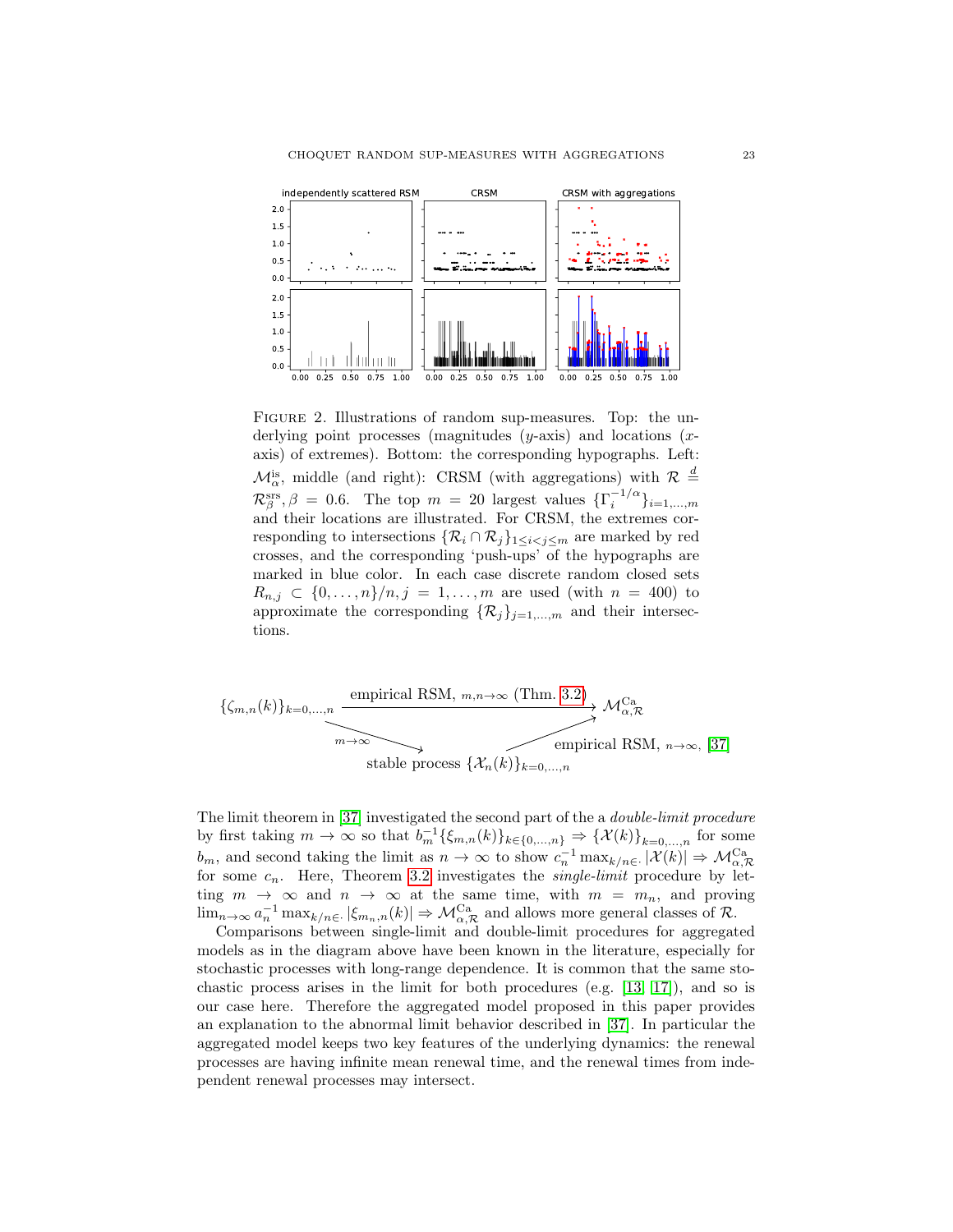#### 24 YIZAO WANG

We also point out that for more sophisticated models it is possible that, depending on the rate and also on the order of taking the limit in the double-limit procedure, different limit objects may arise at the end (e.g. [\[31\]](#page-25-19)).

Stable-regenerative sets with pinning. Here we present another variation based on stable-regenerative random sup-measures, based on stable-regenerative sets with *pinning*, denoted by  $\mathcal{R}_{\beta}^{\text{srp}}$ . The CRSM with aggregations is then  $\mathcal{M}_{\alpha,\mathcal{R}_{\beta}^{\text{srp}}}^{\text{Ca}}$ , and we focus on  $\mathcal{R}_{\beta}^{\text{srp}}$  in the sequel. Formally it has the conditional law of  $\mathcal{R}_{\beta}^{\text{sr}}$  as before, given that  $\tilde{1} \in \mathcal{R}_{\beta}^{sr}$ . Our main reference is the very nice presentation of  $\mathcal{R}_{\beta}^{srp}$ , from a limit-theorem point of view, by Caravenna et al. [\[8,](#page-24-11) Appendix A]. Let  $\tau$  be the renewal process as in [\(4.2\)](#page-20-2) with heavy-tailed return time satisfying [\(4.3\)](#page-20-3). Then, the following is from [\[8,](#page-24-11) Proposition A.8].

<span id="page-23-0"></span>Proposition 4.4. Under the assumption  $(4.3)$ ,

<span id="page-23-1"></span>(4.6) 
$$
\mathcal{L}\left(\frac{1}{n}\left(\tau\cap\{0,\ldots,n\}\right)\middle| n\in\tau\right)\to\mathcal{L}(\mathcal{R}^{\text{srp}}_{\beta}).
$$

The above is understood as that the conditional law of  $R_n := (\tau \cap \{0, \ldots, n\})/n$ given that  $n \in \tau$  converges weakly to the law of  $\mathcal{R}_{\beta}^{\text{srp}}$ . Note that actually more was proved in [\[8\]](#page-24-11): it was first shown that the limit of the left-hand side exists (in the sense that the finite-dimensional distributions exist and are consistent). It is also known that the so-obtained limit uniquely determines the law of a random closed set [\[8,](#page-24-11) Proposition A.6]. So  $\mathcal{R}_{\beta}^{\text{srp}}$  can be defined via this scaling-limit approach.

Since 0 and 1 are fixed points so we choose  $E = (0, 1)$ . Now we examine the intersection property of  $\mathcal{R}_{\beta}^{\text{srp}}$ , which is very similar to the property of  $\mathcal{R}_{\beta}^{\text{sr}}$ . Since the simultaneous renewals yield a new renewal process, Proposition [4.4](#page-23-0) applies (see discussions after [\(4.4\)](#page-20-4)) and we have,

<span id="page-23-2"></span>
$$
\mathcal{L}\left(R_{n,[\ell]}\;\middle|\; 1\in R_{n,[\ell]}\right)\to \mathcal{L}(\mathcal{R}_{\beta_{\ell}}^{\text{srp}}),
$$

interpreted in a similar way as [\(4.6\)](#page-23-1). So to verify the assumption on intersections [\(3.2\)](#page-9-4), it remains to show that,

(4.7) 
$$
\bigcap_{i=1}^{\ell} \mathcal{R}_{\beta,i}^{\text{srp}} \stackrel{d}{=} \mathcal{R}_{\beta_{\ell}}^{\text{srp}},
$$

where  $\{R^{\text{srp}}_{\beta,i}\}_{i=1,\dots,\ell}$  are i.i.d. copies of  $R^{\text{srp}}_{\beta}$ . To see this, one way to go is to recall that (i)  $\mathcal{R}_{\beta}^{\text{sr}}$  has the same law as the zero sets of a Bessel process starting at zero with dimension  $2-2\beta$ , and (ii)  $\mathcal{R}_{\beta}^{\text{srp}}$  has the same law as the zero sets of a Bessel bridge (a Bessel process that equal 0 at times 0 and 1, and restricted to time interval  $[0, 1]$ ) with the same dimension. For the first fact, see  $[5]$ . For the second, unable to find a reference we derive it again from [\[8\]](#page-24-11): it suffices to compare Eq. (4.17) and Eq. (4.18) therein (the finite-dimensional distributions of  $\mathcal{R}_{\beta}^{\text{sr}}$  and  $\mathcal{R}_{\beta}^{\text{srp}}$  respectively), and recall that the Bessel bridge, denoted by  $\{\mathcal{B}_{t}^{2-2\beta,\text{br}}\}_{t\in[0,1]},$ can be obtained as a transformation of a Bessel process with the same dimension, denoted by  $\{\mathcal{B}_{t}^{2-2\beta}\}_{t\geq0}$ , via

$$
\left\{ \mathcal{B}_{t}^{2-2\beta,\operatorname{br}}\right\} _{t\in(0,1)}\overset{d}=\left\{ (1-t)^{2}\mathcal{B}_{t/(1-t)}^{2-2\beta}\right\} _{t\in(0,1)}
$$

.

(See [\[32,](#page-25-20) Theorem 5.8] and [\[33,](#page-25-21) Section 5].) Then [\(4.7\)](#page-23-2) follows from the corresponding result for stable regenerative sets. This verifies [\(3.2\)](#page-9-4).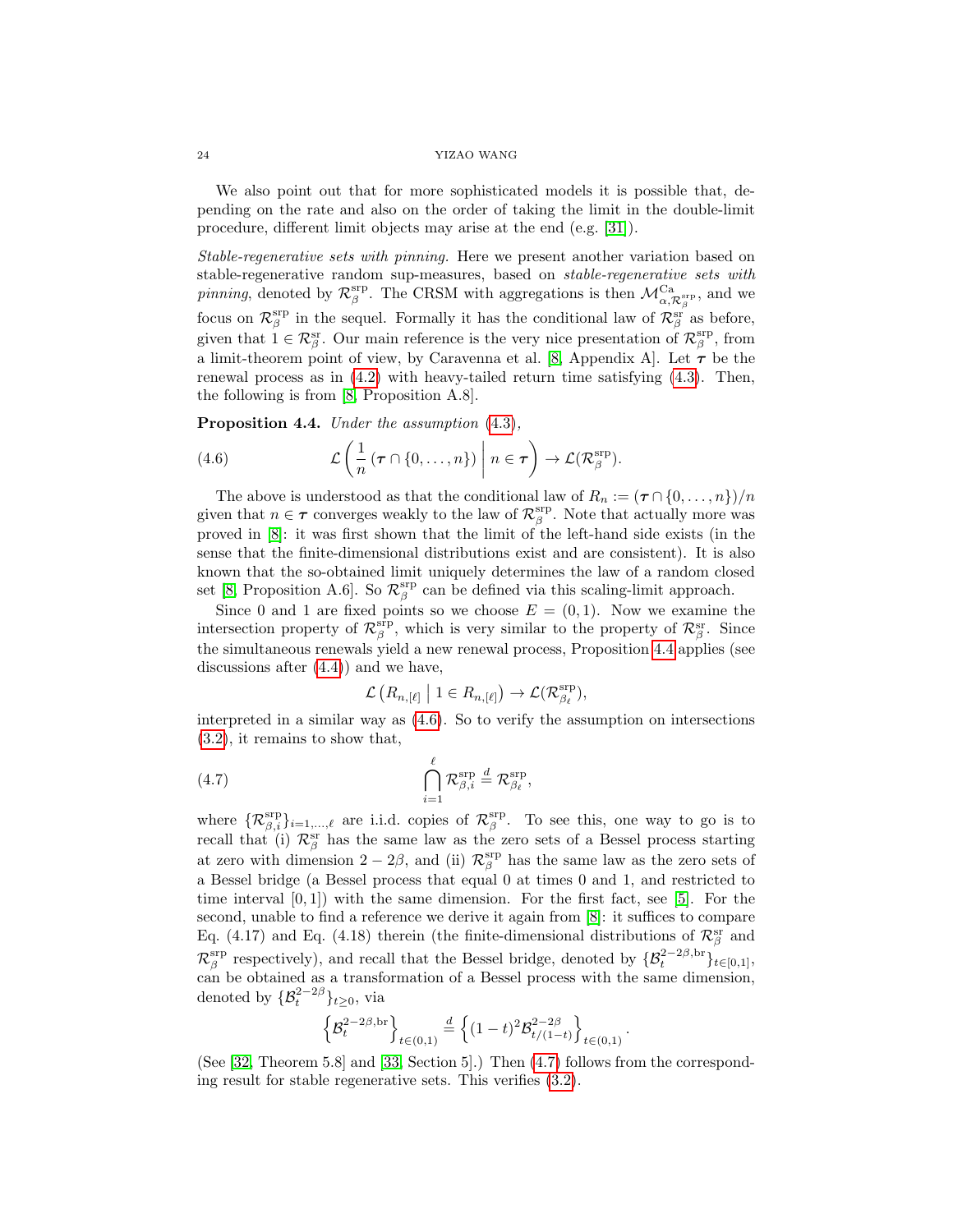Now, it remains to verify [\(3.3\)](#page-9-6) on  $p_n(G)$ . This time we have (recall that  $R_n$  is considered with respect to the conditional probability)

$$
p_n(k) = \mathbb{P}(k \in \tau \mid n \in \tau) = \frac{u(k)u(n-k)}{u(n)},
$$

with  $u \in RV_{\beta-1}$  as in [\(4.4\)](#page-20-4). Then, for  $0 < a < b < 1$ , Potter's bound implies that

$$
p_n((a,b)) \equiv \max_{k/n \in (a,b)} p_n(k) \le C \max_{k/n \in (a,b)} u(k) \le Cn^{\beta - 1 + \epsilon}
$$

for some  $\epsilon > 0$ . It suffices to take  $\epsilon \in (0, 1 - \beta)$  so that Assumption [3.1](#page-9-1) is satisfied.

Acknowledgement. YW thanks Shuyang Bai, Olivier Durieu, Ilya Molchanov, Gennady Samorodnitsky and Na Zhang for very helpful discussions, and the Associate Editor and two anonymous referees for helpful comments and suggestions. YW's research was partially supported by Army Research Office grants W911NF-17-1-0006 and W911NF-20-1-0139 at University of Cincinnati.

### **REFERENCES**

- <span id="page-24-6"></span>[1] Bai, S. (2020). Representations of Hermite processes using local time of intersecting stationary stable regenerative sets. J. Appl. Probab., 57(4):1234–1251.
- <span id="page-24-5"></span>[2] Bai, S., Owada, T., and Wang, Y. (2020). A functional non-central limit theorem for multiple-stable processes with long-range dependence. Stochastic Process. Appl.,  $130(9):5768-5801$ .
- <span id="page-24-0"></span>[3] Basrak, B., Planinić, H., and Soulier, P. (2018). An invariance principle for sums and record times of regularly varying stationary sequences. Probab. Theory Related Fields, 172(3-4):869–914.
- <span id="page-24-1"></span>[4] Basrak, B. and Segers, J. (2009). Regularly varying multivariate time series. Stochastic Process. Appl., 119(4):1055–1080.
- <span id="page-24-10"></span>[5] Bertoin, J. (1999). Subordinators: examples and applications. In Lectures on probability theory and statistics (Saint-Flour, 1997), volume 1717 of Lecture Notes in Math., pages 1–91. Springer, Berlin.
- <span id="page-24-4"></span>[6] Billingsley, P. (1999). Convergence of probability measures. Wiley Series in Probability and Statistics: Probability and Statistics. John Wiley & Sons Inc., New York, second edition. A Wiley-Interscience Publication.
- <span id="page-24-9"></span>[7] Boucheron, S., Lugosi, G., and Massart, P. (2013). Concentration inequalities. Oxford University Press, Oxford. A nonasymptotic theory of independence, With a foreword by Michel Ledoux.
- <span id="page-24-11"></span>[8] Caravenna, F., Sun, R., and Zygouras, N. (2016). The continuum disordered pinning model. Probab. Theory Related Fields, 164(1-2):17–59.
- <span id="page-24-7"></span>[9] Cohen, S. and Dombry, C. (2009). Convergence of dependent walks in a random scenery to fBm-local time fractional stable motions. J. Math. Kyoto Univ., 49(2):267–286.
- <span id="page-24-8"></span>[10] Cohen, S. and Samorodnitsky, G. (2006). Random rewards, fractional Brownian local times and stable self-similar processes. Ann. Appl. Probab., 16(3):1432– 1461.
- <span id="page-24-2"></span>[11] Davis, R. A. and Hsing, T. (1995). Point process and partial sum convergence for weakly dependent random variables with infinite variance. Ann. Probab., 23(2):879–917.
- <span id="page-24-3"></span>[12] Davis, R. A. and Mikosch, T. (1998). The sample autocorrelations of heavytailed processes with applications to ARCH. Ann. Statist., 26(5):2049–2080.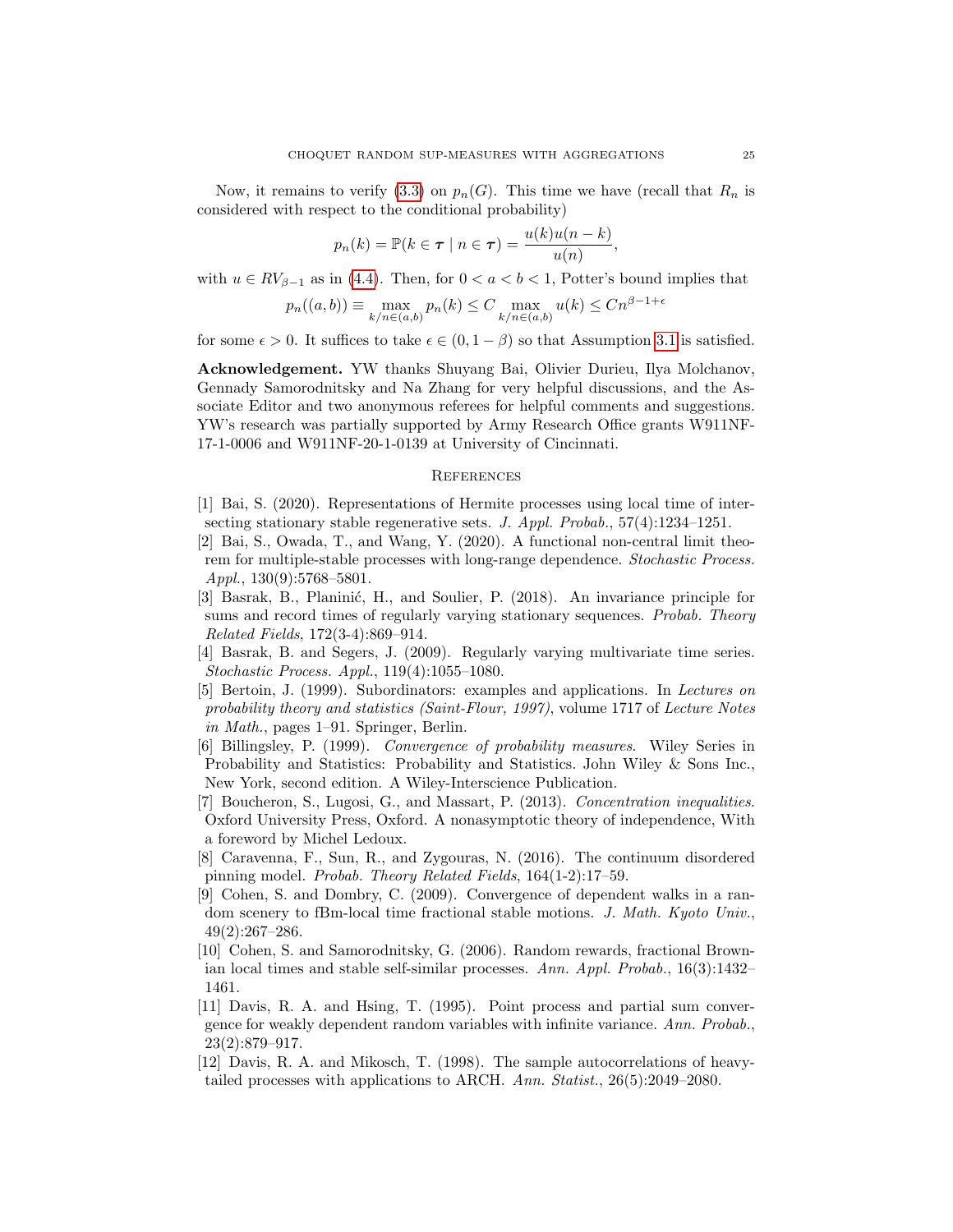<span id="page-25-9"></span>[13] Dombry, C. and Guillotin-Plantard, N. (2009). Discrete approximation of a stable self-similar stationary increments process. Bernoulli, 15(1):195–222.

<span id="page-25-1"></span>[14] Dombry, C., Hashorva, E., and Soulier, P. (2018). Tail measure and spectral

- <span id="page-25-17"></span>tail process of regularly varying time series. Ann. Appl. Probab., 28(6):3884–3921. [15] Doney, R. A. (1997). One-sided local large deviation and renewal theorems in
- the case of infinite mean. Probab. Theory Related Fields, 107(4):451–465.
- <span id="page-25-5"></span>[16] Durieu, O. and Wang, Y. (2018). A family of random sup-measures with long-range dependence. Electronic Journal of Probability, 23(107):1–24.
- <span id="page-25-18"></span>[17] Enriquez, N. (2004). A simple construction of the fractional Brownian motion. Stochastic Process. Appl., 109(2):203–223.
- <span id="page-25-16"></span>[18] Giacomin, G. (2007). Random polymer models. Imperial College Press, London.
- <span id="page-25-10"></span>[19] Kaj, I. and Taqqu, M. S. (2008). Convergence to fractional Brownian motion and to the Telecom process: the integral representation approach. In  $In$  and out of equilibrium. 2, volume 60 of Progr. Probab., pages 383–427. Birkhäuser, Basel.
- <span id="page-25-14"></span>[20] Kallenberg, O. (1997). Foundations of modern probability. Probability and its Applications (New York). Springer-Verlag, New York.
- <span id="page-25-15"></span>[21] Karlin, S. (1967). Central limit theorems for certain infinite urn schemes. J. Math. Mech., 17:373–401.
- <span id="page-25-2"></span>[22] Kulik, R. and Soulier, P. (2020). Heavy-tailed time series. Springer.
- <span id="page-25-6"></span>[23] Lacaux, C. and Samorodnitsky, G. (2016). Time-changed extremal process as a random sup measure. Bernoulli, 22(4):1979–2000.
- <span id="page-25-11"></span>[24] Mikosch, T. and Samorodnitsky, G. (2007). Scaling limits for cumulative input processes. Math. Oper. Res., 32(4):890–918.
- <span id="page-25-12"></span>[25] Molchanov, I. (2017). Theory of random sets, volume 87 of Probability Theory and Stochastic Modelling. Springer-Verlag, London. Second edition of [ MR2132405].
- <span id="page-25-4"></span>[26] Molchanov, I. and Strokorb, K. (2016). Max-stable random sup-measures with comonotonic tail dependence. Stochastic Process. Appl., 126(9):2835–2859.
- <span id="page-25-13"></span>[27] Norberg, T. (1986). Random capacities and their distributions. Probab. Theory Relat. Fields, 73(2):281–297.
- <span id="page-25-3"></span>[28] O'Brien, G. L., Torfs, P. J. J. F., and Vervaat, W. (1990). Stationary selfsimilar extremal processes. Probab. Theory Related Fields, 87(1):97–119.
- <span id="page-25-7"></span>[29] Owada, T. and Samorodnitsky, G. (2015). Functional central limit theorem for heavy tailed stationary infinitely divisible processes generated by conservative flows. Ann. Probab., 43(1):240–285.
- <span id="page-25-8"></span>[30] Pipiras, V. and Taqqu, M. S. (2017). Long-range dependence and selfsimilarity, volume 45 of Cambridge Series in Statistical and Probabilistic Mathematics. Cambridge University Press.
- <span id="page-25-19"></span>[31] Pipiras, V., Taqqu, M. S., and Levy, J. B. (2004). Slow, fast and arbitrary growth conditions for renewal-reward processes when both the renewals and the rewards are heavy-tailed. Bernoulli, 10(1):121–163.
- <span id="page-25-20"></span>[32] Pitman, J. and Yor, M. (1981). Bessel processes and infinitely divisible laws. In Stochastic integrals (Proc. Sympos., Univ. Durham, Durham, 1980), volume 851 of Lecture Notes in Math., pages 285–370. Springer, Berlin.
- <span id="page-25-21"></span>[33] Pitman, J. and Yor, M. (1982). A decomposition of Bessel bridges. Z. Wahrsch. Verw. Gebiete, 59(4):425–457.
- <span id="page-25-0"></span>[34] Resnick, S. I. (1987). Extreme values, regular variation, and point processes, volume 4 of Applied Probability. A Series of the Applied Probability Trust.